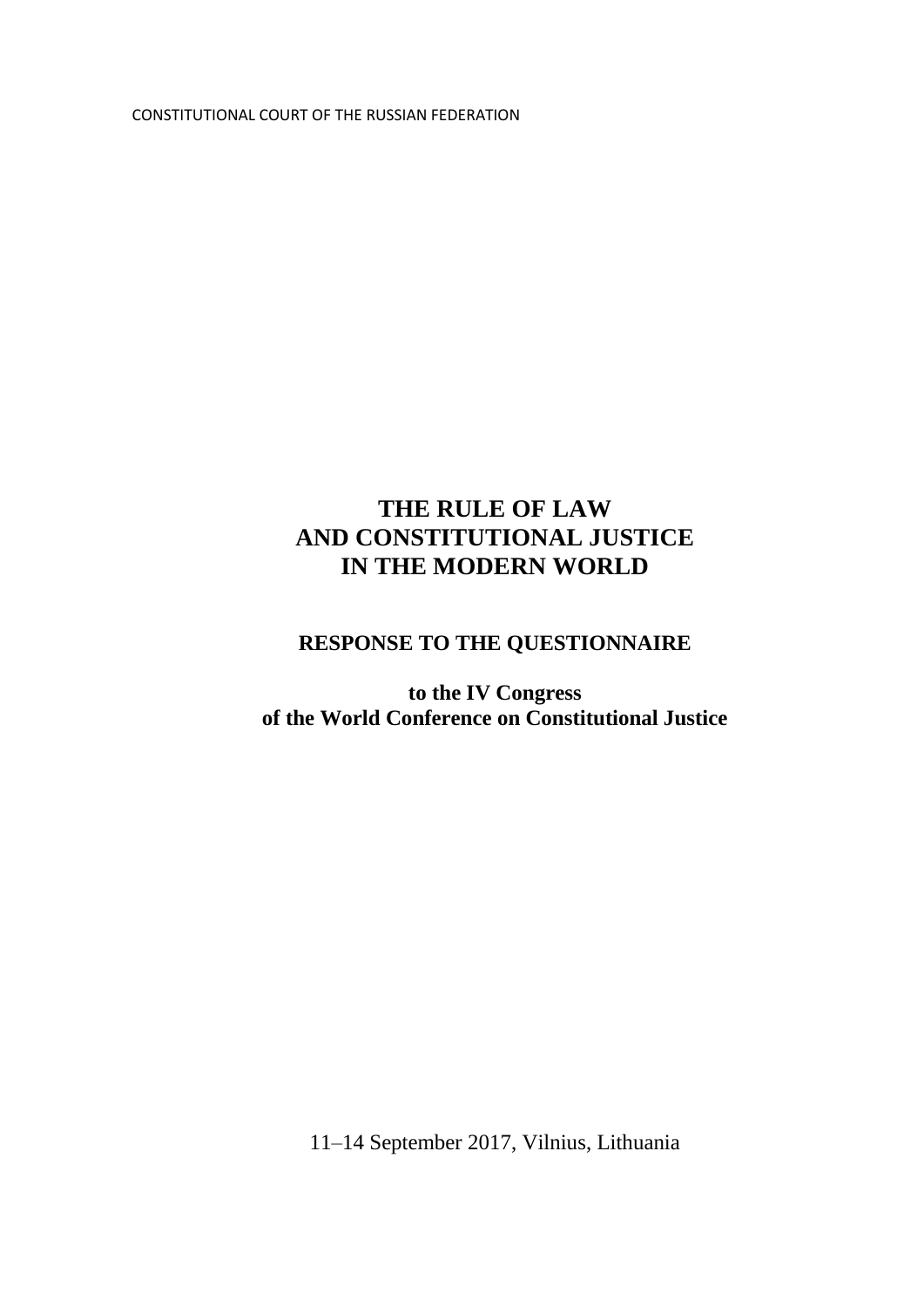#### **THE RULE OF LAW AND CONSTITUTIONAL JUSTICE IN THE MODERN WORLD**

#### **A. The rule of law and constitutional justice in the modern world**

#### **I. The different concepts of the rule of law**

*1. What are the relevant sources of law (e.g. the Constitution, case-law, etc.) which establish the principle of the rule of law in the legal system of your country?*

The rule of law, being one of the fundamental principles of the constitutional order of the Russian Federation that characterise Russia as a law-governed state, acquired its direct enshrinement in the provisions of the Russian Constitution, in particular, as interpreted by the Constitutional Court of the Russian Federation, provisions of the national legislation; moreover, the rule of law as a principle of the national legal system derives from international treaties of the Russian Federation and universally recognised principles and norms of international law, which constitute a part of Russian legal system.

However, by reference to the principle of supremacy of the Constitution of the Russian Federation, the substance of the principle of the rule of law, first and foremost, is based on the Constitution, in particular, as interpreted by the Constitutional Court of the Russian Federation.

During the 1995–2016 period the Constitutional Court of the Russian Federation adopted a total of 466 judgments, in 54 of which the "the rule of law" construct is explicitly referred to; the named construct is also encountered in 63 Court's rulings, containing extensive interpretation of branch legislation, on refusal to admit the lodged petitions for consideration (the first judgment containing a reference to the given principle is *the Judgment of 22 March 2005 No. 4-P*).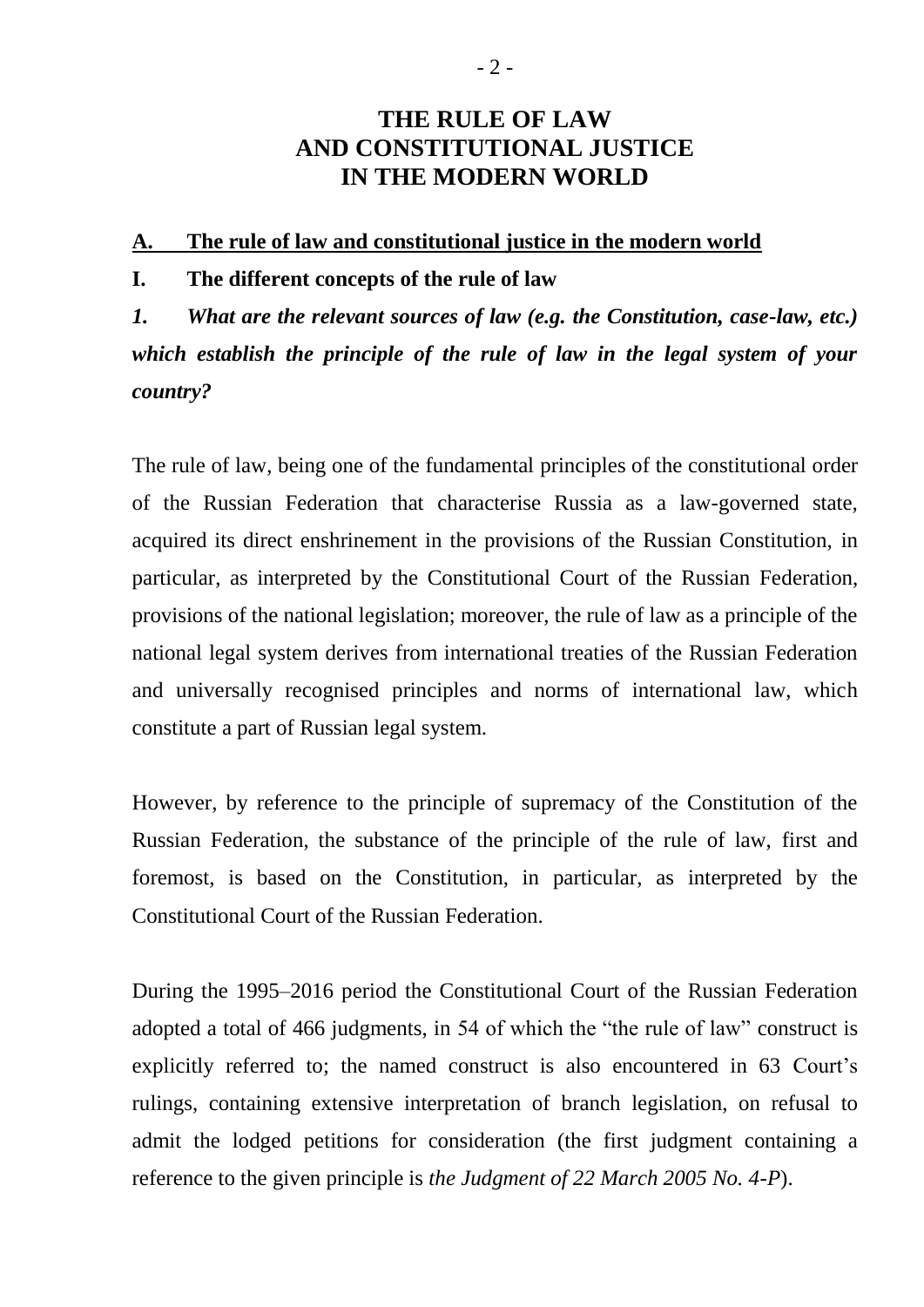## *2. How is the principle of the rule of law interpreted in your country? Are there different concepts of the rule of law: formal, substantive or other?*

The practice of the Constitutional Court of the Russian Federation demonstrates a broad and comprehensive understanding of the principle of the rule of law. The reason therefor is comprehension of the latter not as a detached, narrow legal principle (for instance, like the supremacy of the Constitution or the supremacy of laws), but as a comprehensive legal category, various aspects of which are enshrined in multiple provisions of the effective Constitution of the Russian Federation. Furthermore, the practice of the Constitutional Court of the Russian Federation reflects an organic interrelation of constituent elements of the principle of the rule of law – as a general rule, in situations where the Court reveals an incompatibility of a provision of branch legislation with any single element, it detects violations of other elements further on as well.

In contrast to a number of constitutions of foreign states, the Constitution of the Russian Federation does not explicitly enshrine the principle of the rule. The given principle in Russian constitutional justice exists as a result of interpretation of the text of the Constitution itself and a number of international legal acts, which constitute a part of the legal system and a landmark in recognition and guaranteeing human and citizen rights and freedoms. The Constitutional Court of the Russian Federation observes that the principle of the rule of law, which the legal system in the Russian Federation is based upon, by implication of articles 1 (part 1), 2, 4 (part 2), 15, 17, 18, 19 and 118 (part 1) of the Constitution is an inherent element of a law-governed state (*Judgment of 21 January 2010 No. 1-P*).

Meaning and substance of the principle of the rule of law in its Russian interpretation cannot be revealed without examination of peculiarities of realisation thereof within Russian legal system; in particular, through the spectacle of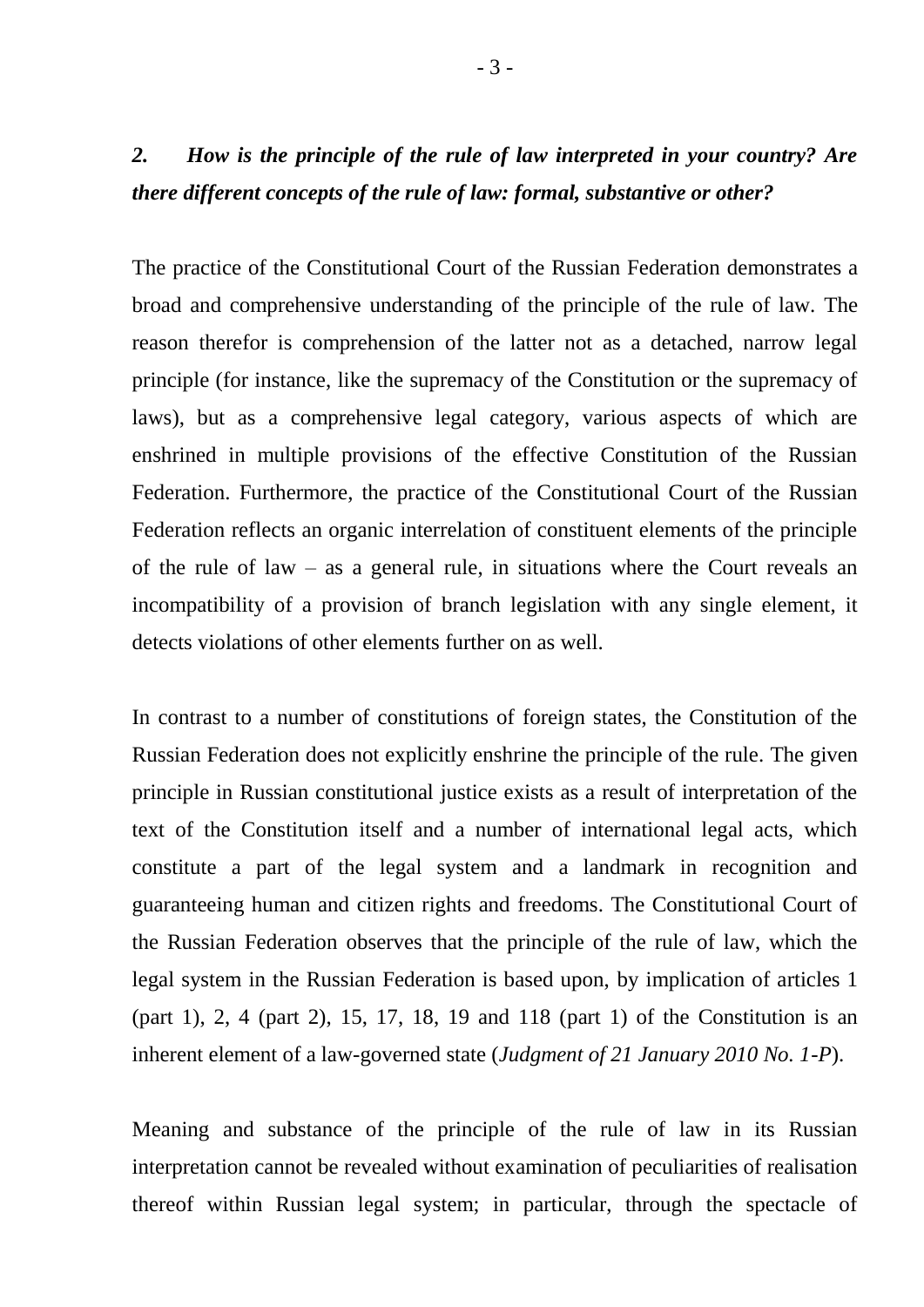substantive diversities in approaches to ensuring of this principle in Russian and West-European understanding. First and foremost, this refers to heightened attention, within West-European concept of the rule of law, on processual (procedural) issues of its practical implementation, whereas Russian legal science focuses on legal substance and eidetic meaning of the principle as such.

Certainty, it is undeniable that precise adherence to the adjusted, unified procedure in concrete situations of law enforcement is able to ensure observance of formal legality<sup>1</sup>. This is what, for instance, the European Court on Human Rights, which in many of decisions virtually presumed facts of violation of applicants' rights by Russia just due to the lack of adduction of proper documental formalisation of all the procedures occurred, proceeds from.

In the meantime, it is as well hard to deny the fact that formal adherence to a procedure without its real essential substance occasionally leads to devaluation of the very idea of ensuring exercise and/or protection of human rights.

With due regard to this circumstance the Constitutional Court of the Russian Federation has repeatedly stated that when resolving a respective dispute a court shall not limit itself to formal determining of facts, which would otherwise diminish the right to judicial protection enshrined in Article 46 (parts 1 and 2) of the Constitution of the Russian Federation and would contradict the requirement of real ensuring of rights and freedoms of citizens with justice (*judgments of 6 June 1995 No. 7-P and of 3 November 1998 No. 25-P; rulings of 8 February 2011 No. 130-O-O, of 7 June 2011 No. 767-O-O, of 2 July 2015 No. 1544-O, etc.*);

**.** 

<sup>&</sup>lt;sup>1</sup> In *the Judgment of 24 February 2004 No. 3-P* the Constitutional Court of the Russian Federation emphasised that, in particular, by virtue of the constitutional principles of *lawgoverned state and inviolability of private property* (Article 1, part 1; Article 35, part 3; Article 55, parts 2 and 3 of the Constitution of the Russian Federation) decisions on consolidation of stocks shall be adopted under a *proper legal procedure*, which implies a gradual activity performed in reasonable terms in order to protect rights of minor stakeholders being a weaker party in corporate relationships, under effective judicial review.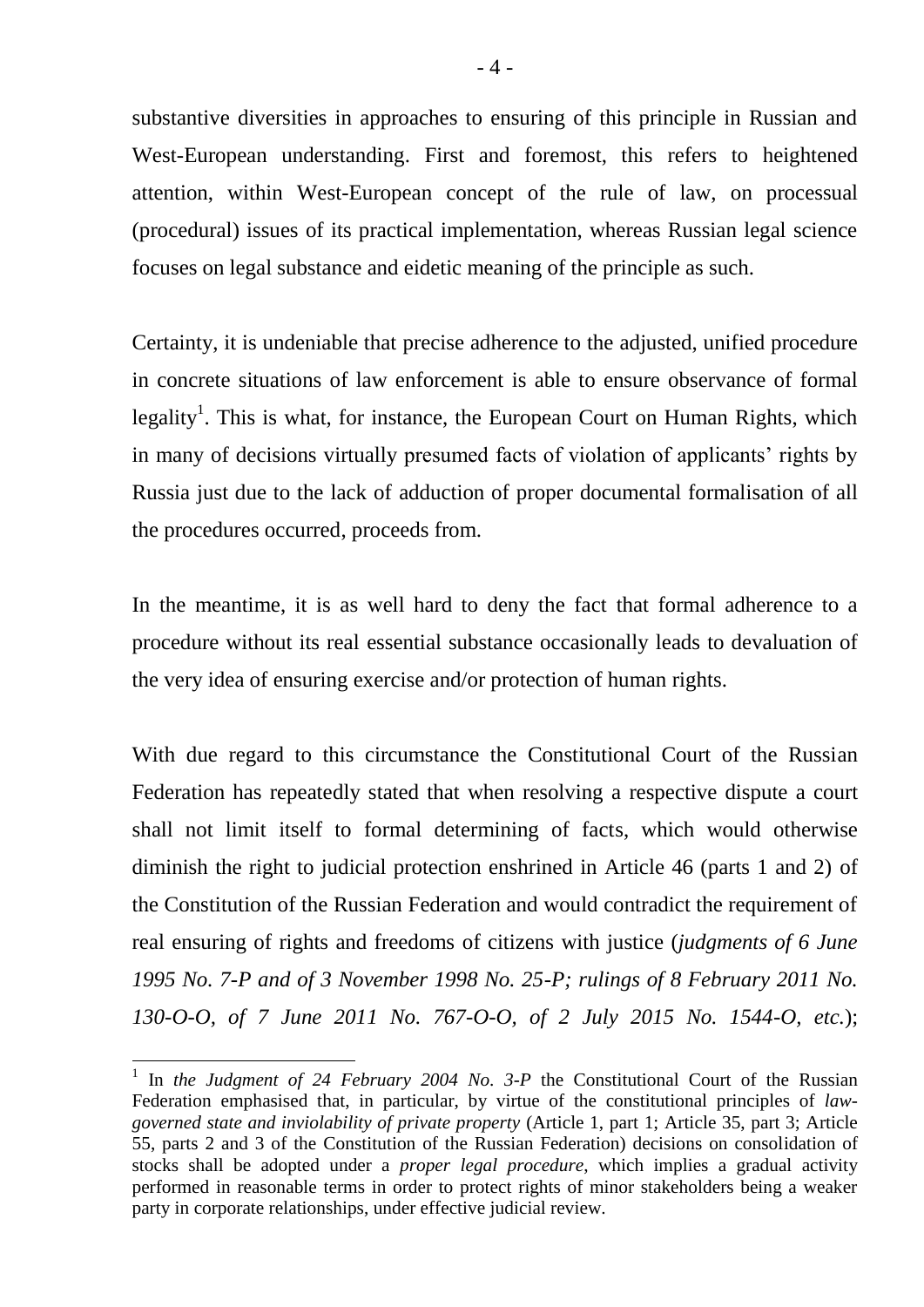concurrently, a court shall assess evidences in accordance with its internal conviction being based on comprehensive, thorough, objective and unmediated examination of evidences available in the case, whereas no evidence shall have predetermined effect therefor (parts one and two of Article 67 of the GPK [Civil Procedural Code] of the Russian Federation).

For instance, in relation to the rights of a person who suffered physical or pecuniary damage as a consequence of an act prohibited by criminal legislation, but who lacks a formal criminal-procedure status of an aggrieved person, the Constitutional Court of the Russian Federation in *the Judgment of 25 June 2013 No. 14-P*, drawing on the previously expressed legal positions (in *the Judgment of 27 June 200 No. 11-P, rulings of 22 January 2004 No. 119-O, of 17 November 2011 No. 1555-O, etc.*), stated, in particular, that such a person shall not as well be deprived of a right to judicial protection and to access to justice without an unjustified delay, inasmuch as ensuring of guaranteed by the Constitution of the Russian Federation human and citizen rights within criminal judicial proceedings is determined *not by formal recognition of a person* as one or another participant of criminal case proceedings, in particular, as an aggrieved person, but by *the existence of certain essential attributes characterising factual position of that person* as the one requiring ensuring of respective rights.

For its part the Constitutional Court of the Russian Federation appears to be to a greater extent giving priority to the essential aspect of ensuring of the rule of law through the constitutionality of concrete legal constructs formalising these or that legal relationships – and thereby to ensuring of constructive perfection of various branches of law for achieving a balance both in private-law and public-law relationships in the context of exercise of constitutional rights and freedoms of  $citizens<sup>2</sup>$ .

 $\overline{a}$ 

<sup>&</sup>lt;sup>2</sup> Thus in *the Judgment of 02 December 2010 No. 22-P* the Constitutional Court of the Russian Federation proceeded from that the regulation guaranteeing economic independence to a wide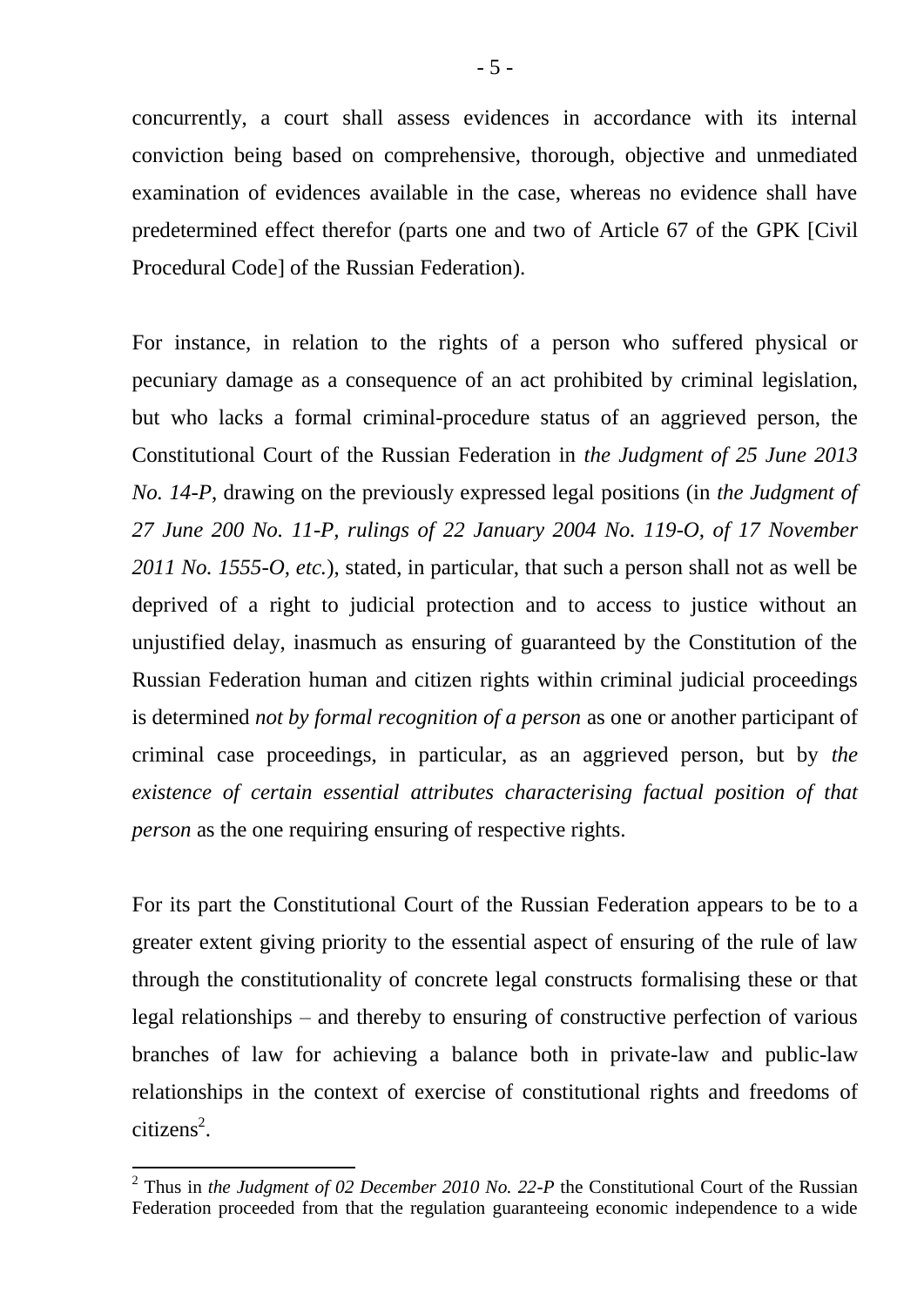## *3. Are there specific fields of law in which your Court ensures respect for the rule of law (e.g. criminal law, electoral law, etc.)?*

The Constitutional Court of the Russian Federation by means of administration of constitutional justice ensures the observance (implementation) of the principle of the rule of law, which appears to be one of the fundamental principles of Russian constitutional order, in all without distinction branches (spheres) of law as a principle of a general legal character.

However, it should be pointed out that the sphere of criminal justice (criminal law and criminal procedure) appears for Russian constitutional judicial proceedings to be traditionally a sphere that the effect of the principle of the rule of law applies to primarily and unconditionally, inasmuch as it is that particular branch of law where any violation of human rights, in particular, through deviation from the named principle, might have consequences adverse to the maximum extent, whereas the direct harm of that violation to an individual, the rights and freedoms thereof, which are recognised to be the supreme value, appears to be the most grievous.

**.** 

range of persons facilitates successful implementation of the principles of a social state and socially oriented market economy, which is based on the balance between rights and legitimate interests of local self-government and persons occupied in the sphere of small and medium entrepreneurship, and, eventually, contributes to the enhancement of civil society, *rule of law* and democracy.

In *the Judgment of 27 June 2012 No. 15-P* the Constitutional Court of the Russian Federation, having observed that adjudgment of a citizen legally incapacitated – proceeding from the supremacy and direct effect of the Constitution of the Russian Federation, priority of universally recognised principles and norms of international law and international treaties of the Russian Federation (Article 15, parts 1 and 4, of the Constitution of the Russian Federation) – shall take place only in cases where other measures of protection of rights and legitimate interests thereof appear to be inadequate, designated the necessity for the federal legislature to introduce amendments into the operative mechanism of protection of rights of citizens of unsound mind, in particular, in terms of providing them with necessary support in exercise of citizen rights and duties, which would allow a court to consider the degree of impairment in ability of such citizens to realise the meaning of their actions or to control thereof within certain spheres of life activities, and which would guarantee the protection of their rights and legitimate interests to the maximum extent.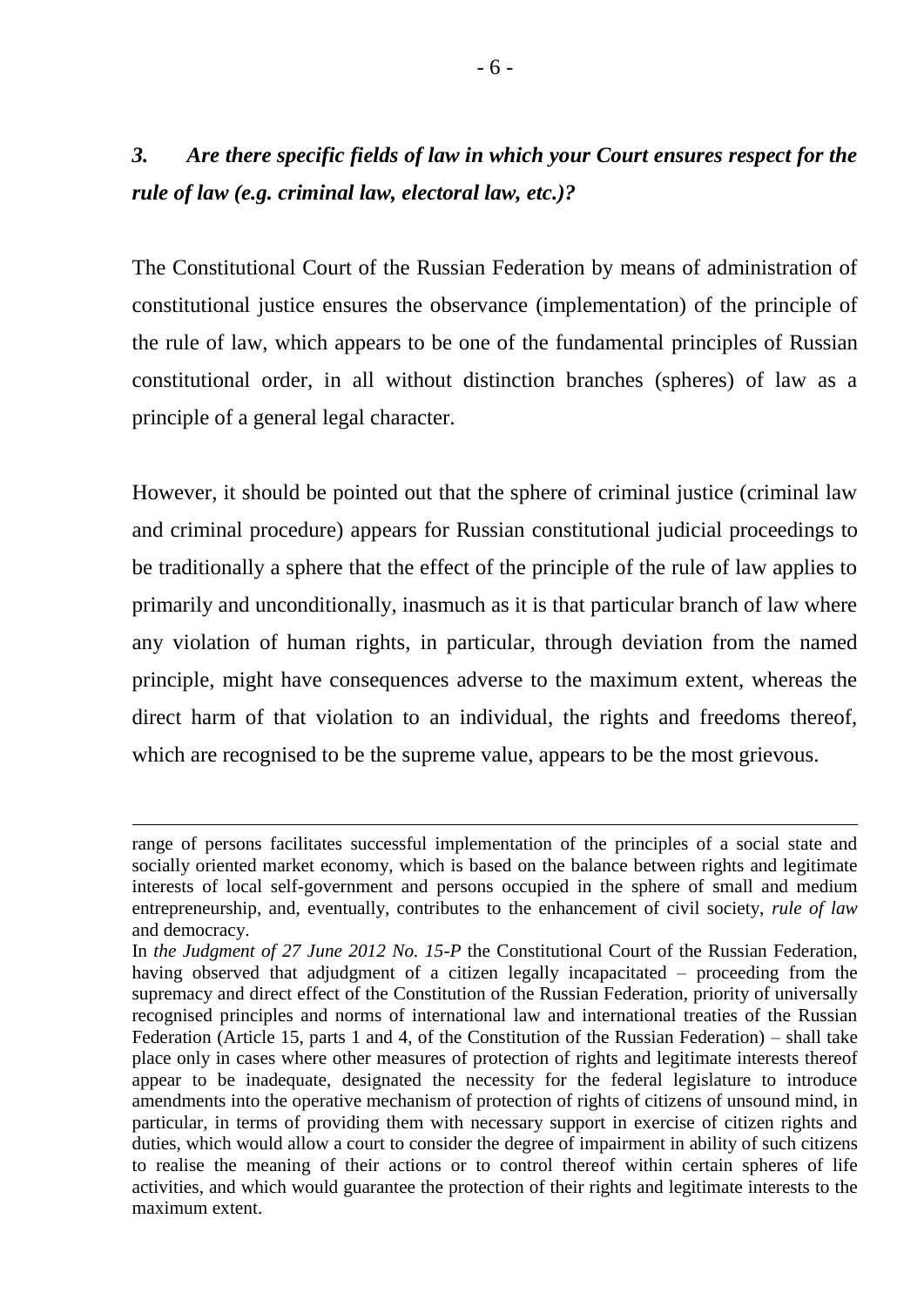Thus the principle of the rule of law is directly referred to in 3 judgments of the Constitutional Court of the Russian Federation related to criminal law issues (*of 27 May 2008 No. 8-P, of 13 July 2010 No. 15-P, of 17 June 2014 No. 18-P*) and 10 judgments related to criminal proceedings issues (*of 16 July 2008 No. 9-P, of 29 November 2010 No. 20-P, of 31 January 2011 No. 1-P, of 19 July 2011 No. 18-P, of 17 October 2011 No. 22-P, of 18 October 2011 No. 23-P, of 2 July 2013 No 16- P, of 19 November 2013 No. 24-P, of 10 December 2014 No. 31-P, of 17 December 2015 No. 33-P*).

In the meantime, there is a large bunch of decisions of the Constitutional Court of the Russian Federation (most of which relate to criminal justice issues) that do not directly contain references to the principle of the rule of law but, nevertheless, rely upon the elements constituting the concept thereof, namely:

1) the principle of legal certainty (*judgments of 6 December 2011 No. 27-P, of 21 December 2011 No. 30-P, of 25 March 2014 No. 8-P, of 16 July 2015 No. 22- P*);

2) the principle of prohibition of arbitral actions of public authorities (*Judgment of 20 July 2012 No. 20-P*);

3) the right of access to justice (*judgments of 16 October 2012 No. 22-P, of 20 July 2012 No. 20-P, of 25 March 2014 No. 8-P*);

4) the principle of equality of everyone before the law and courts and prohibition of discrimination (*judgments of 11 December 2014 No. 32-P* and *25 February 2016 No. 6-P*).

In general, it should be emphasised that implicitly the principle of the rule of law forms the basis of all without distinction decisions of the Constitutional Court of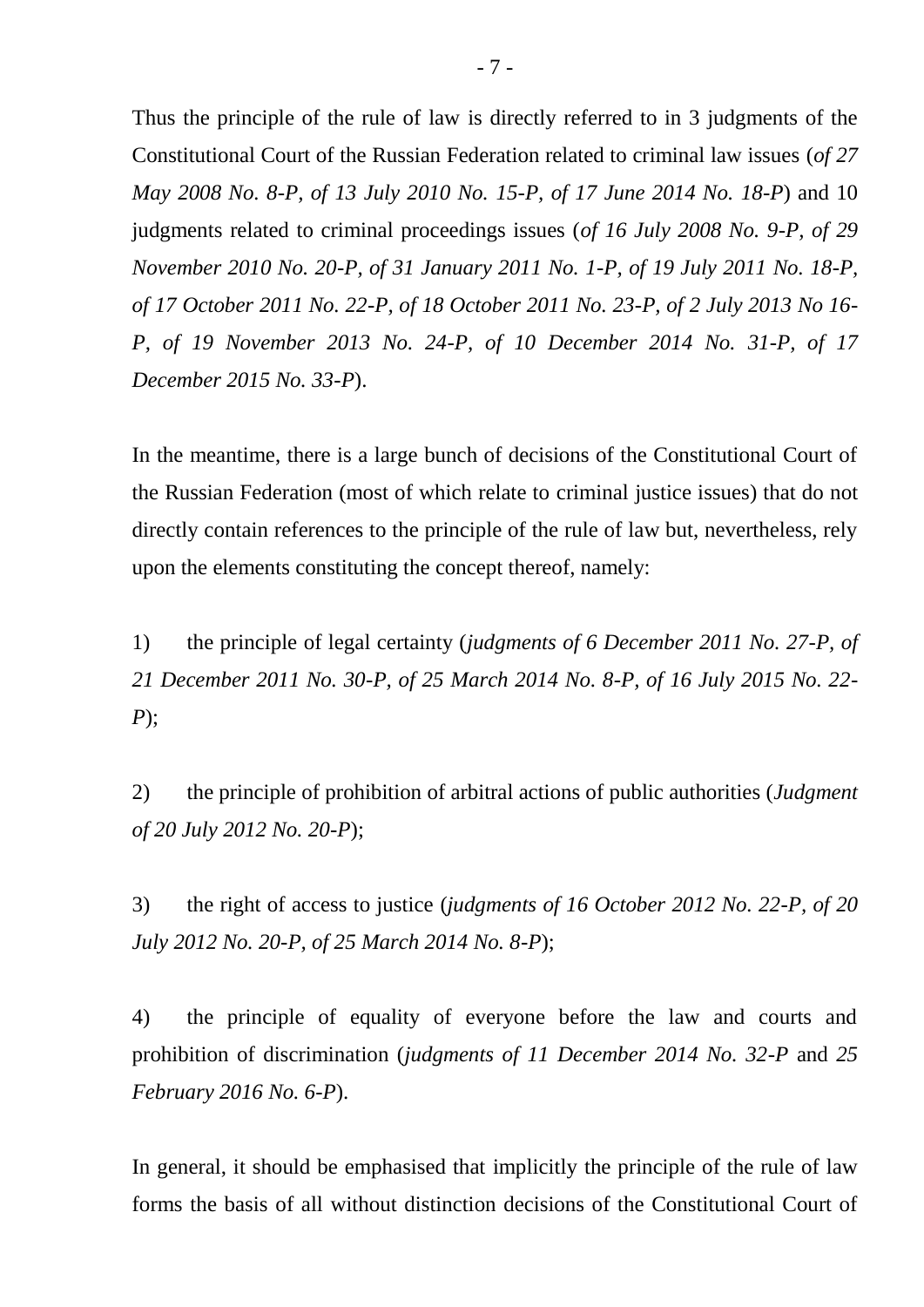the Russian Federation despite of branch-of-law appurtenance of the issues considered therein.

*4. Is there case-law on the content of the principle of the rule of law? What are the core elements of this principle according to the case-law? Please provide relevant examples from case-law.*

The substance of the principle of the rule of law  $-$  by virtue of incidental character of normative review exercised by the Court – reveals itself both in general form and in relation to particular legal institutions being diverse in their substance and branch-of-law appurtenance. In its *Judgment of 31 July 1995 No. 10-P* the Constitutional Court observed that in accordance with the principle of the rule of law public authorities in their activity are bound by both domestic and international law.

In the opinion of the Constitutional Court of the Russian Federation, the most important constitutional elements of the principles of the rule of law and of a lawgoverned state are equality and justice, requirements of certainty, clarity and unambiguousness of legal norms and their consistency with the system of operative legal regulation (*judgments of 6 April 2004 No. 7-P, of 31 May 2005 No. 6-P, of 18 July 2008 No. 10-P*), priority and direct effect of the Russian Constitution, separation of powers, prohibition of arbitrariness, requirements of justice and proportionality, as well as boundness of bodies of State authority by the Constitution and law, including courts, responsibility of the State for actions of its bodies and officials.

The principle of the rule of law implies responsibility of the State before citizens, in particular, a right to compensation for harm inflicted by unlawful actions (omissions) of a body of State authority or an official, and a corresponding to it public-law obligation of the Russian Federation being a law-governed state before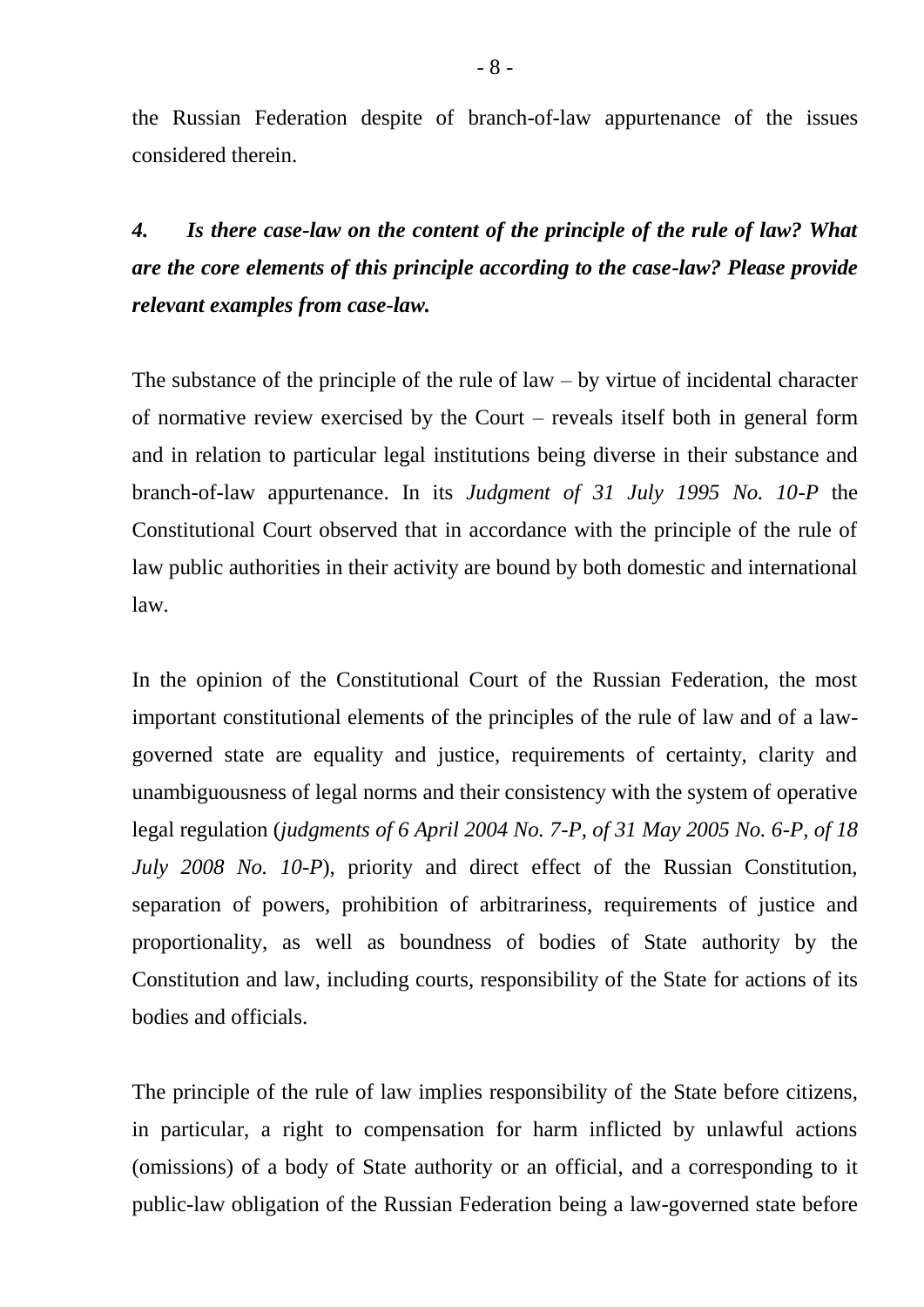those inflicted by actions of bodies and officials authorised thereby (*judgments of 2 March 2010 No. 5-P, of 19 July 2011 No. 18-P*). As a special constitutional obligation of the Russian Federation, being a law-governed state, serves the recognition and ensuring of a right to compensation for harm to health (*Judgment of 19 June 2002 No. 11-P*).

Analysis of the practice of the Constitutional Court of the Russian Federation in the sphere of criminal justice demonstrates that in this sphere the Court most frequently adverts to such aspects of the principle of the rule of law as formal certainty of criminal laws, legal certainty, legality, inadmissibility of arbitral application of criminal laws, legal certainty, judicial protection, access to justice, independence and impartiality of justice, as well as responsibility of the State for actions of bodies and officials thereof.

The Constitutional Court of the Russian Federation has consequently stressed the importance of formal certainty of criminal laws and of legal certainty being constituent parts of the principle of the rule of law. Thus the Constitutional Court observes that the principle of formal certainty of laws implies accuracy and clarity of legislative precepts, and being an indispensable element of the rule of law serves both in legislative activity and in law enforcement practice as an essential guarantee of ensuring of effective protection against arbitral prosecution, conviction and punishment (*judgments of 27 May 2008 No. 8-P and of 13 July 2010 No. 15-P*), against disproportional, excessive restriction of rights and freedoms in the course of application of criminal liability measures to someone who has infringed some sort of rules (*Judgment of 17 June 2014 No. 18-P*).

The principle of formal certainty of criminal laws in the practice of Russian constitutional justice has repeatedly served as a methodological foundation for deciding a number of cases and, eventually, – for restoration of constitutional rights and freedoms of citizens in the sphere of criminal justice, violation of which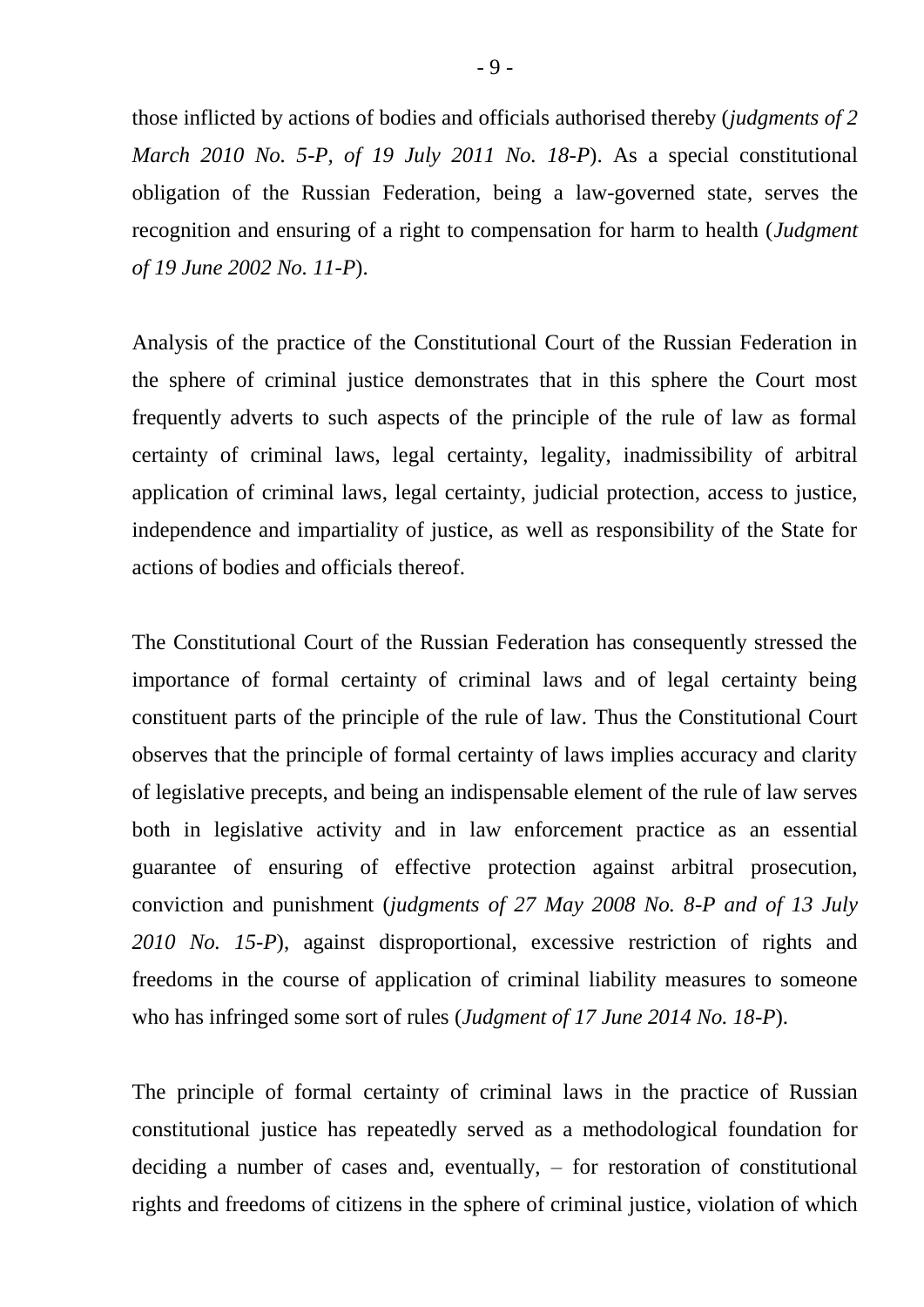stemmed from ambiguity of substance of a criminal law and inconsistence of regulatory and protective norms. Thus by *the Judgment of 27 May 2008 No. 8-P* the Constitutional Court held as nonconforming with the Russian Constitution the then effective<sup>3</sup> provision of part one of Article 188 of the Criminal Code of the Russian Federation, to the extent that it enabled to adjudge as a contraband in large amount (*i.e.* exceeding the equivalent of 250 000 Roubles) all the sum moved by a person, including the part thereof which the law permits to import into the Russian Federation without written declaring. Russian currency regulation makes distinction between the sums being moved across the State border and concurrently being subject to carrying inwards without declaring, and the sums being carried inwards in violation of the established norms, which entails administrative and criminal liability. The established court practice followed the path of including of the whole amount of an illegally carried sum into the amount of a contraband, *i.e.* without due regard to the sums permitted for carrying inwards and the sums, for illegal moving of which there is administrative liability established. The given Judgment introduced certainty into this issue, and the sums permitted for carrying inwards, as well as the sums, illegal moving of which entailed only administrative liability, henceforth began to be deducted from the amount of criminally punishable contraband.

Another aspect of the substance of the principle of the rule of law reflecting in the practice of the Constitutional Court of the Russian Federation is the requirement of legality as a regime of observance of provisions of legislative acts and the stemming from the given requirement prohibition of arbitral application of laws. The Constitutional Court of the Russian Federation has taken a lot of efforts for the enhancement of legality principle within the conduct of criminal judicial proceedings, by having stressed the importance of observance of legal norms as a guarantee of stability of the legal order in the Russian Federation.

 $\overline{a}$ 

 $3$  Subsequently, Article 188 of the Criminal Code of the Russian Federation was repealed by the Federal Law of 7 December 2011 No. 420-FZ.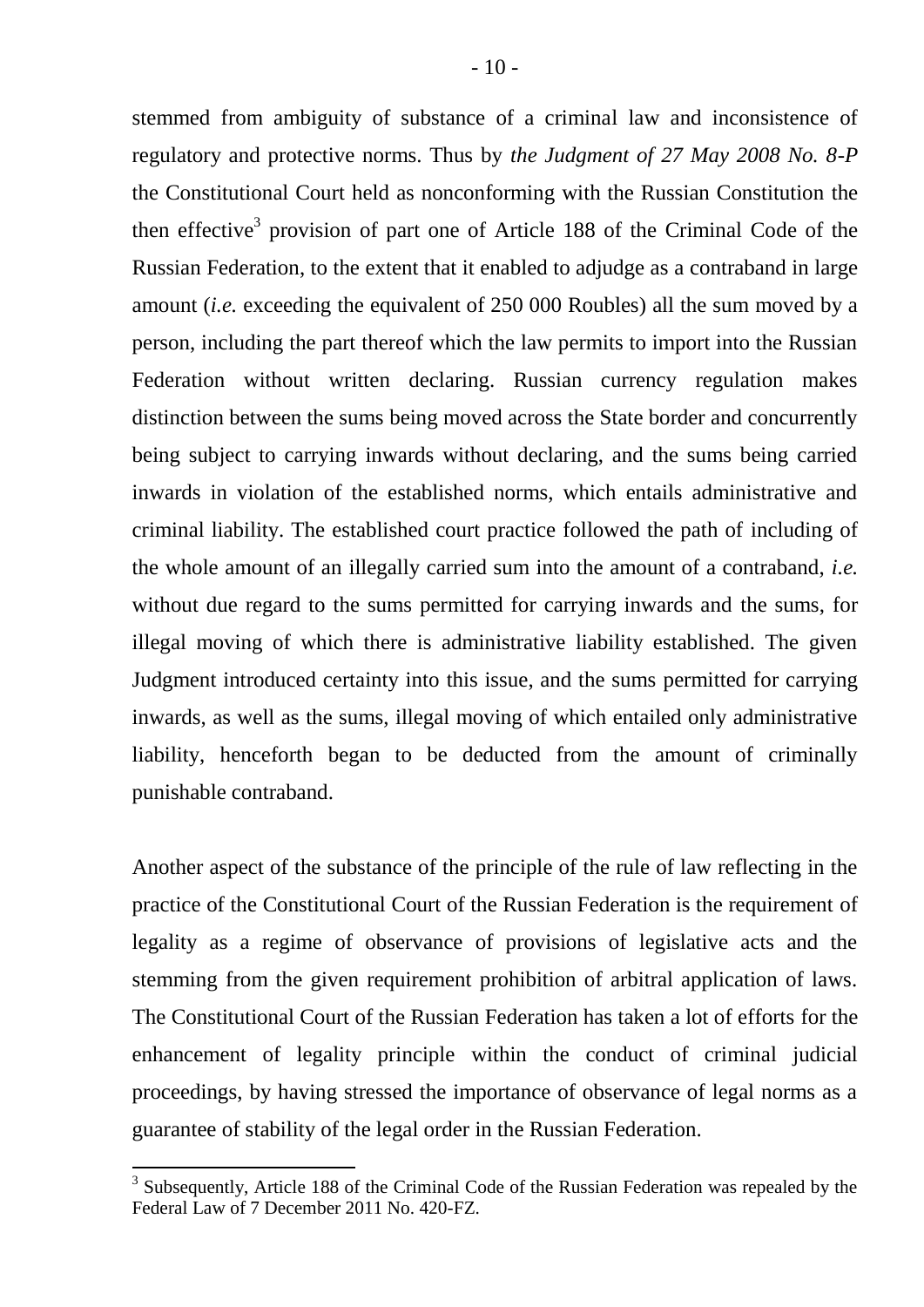The Constitutional Court turned attention to the importance of observance of the legality regime in the course of conduct of criminal judicial proceedings in *the Judgment of 2 July 2013 No 16-P* concerning the grounds for returning of a criminal case to the prosecutor. Russian criminal judicial proceedings combine investigative (inquisitorial) principles on the pre-trial stage and adversarial ones – within the trial in the courts of first and higher level instances. Due to such construct of the process, the subject thereof – accusation in its factual and legal characteristics – is being formed on the stage of pre-trial procedure by the officials authorised thereto – the investigator who brings a charge and the prosecutor who approves the statement of charge. One of the institutions that caused major problems in the course of transition of criminal procedure from inquisitorial type to the adversarial one is returning of a criminal case to the prosecutor for removing of obstacles for the consideration of the case by a court. In the former legislation such returning was called a returning for a supplementary investigation and represented a granted to the party of prosecution additional opportunity for proving the guilt of the accused when it was failed to do at the initial consideration of the case. The new UPK [Criminal Procedure Code] of the Russian Federation abolished the given institution, however it implied returning of a criminal case to the prosecutor on formal grounds (for instance, settling of the statement of charge with major formal mistakes), which allowed a number of scientists and politicians to claim a return of the institution of supplementary investigation into the criminal procedure.

The Constitutional Court held that in case where in the course of court proceedings there will be discovered evidences of commitment of a more grave crime by the accused than those incriminated to him by criminal prosecution bodies, the court must return the criminal case to the prosecutor for clarification of factual circumstances of the case and settlement of a new statement of charge, inasmuch as incorrect application of provisions of the Criminal Code of the Russian Federation, incorrect qualification by a court of the deed virtually committed by an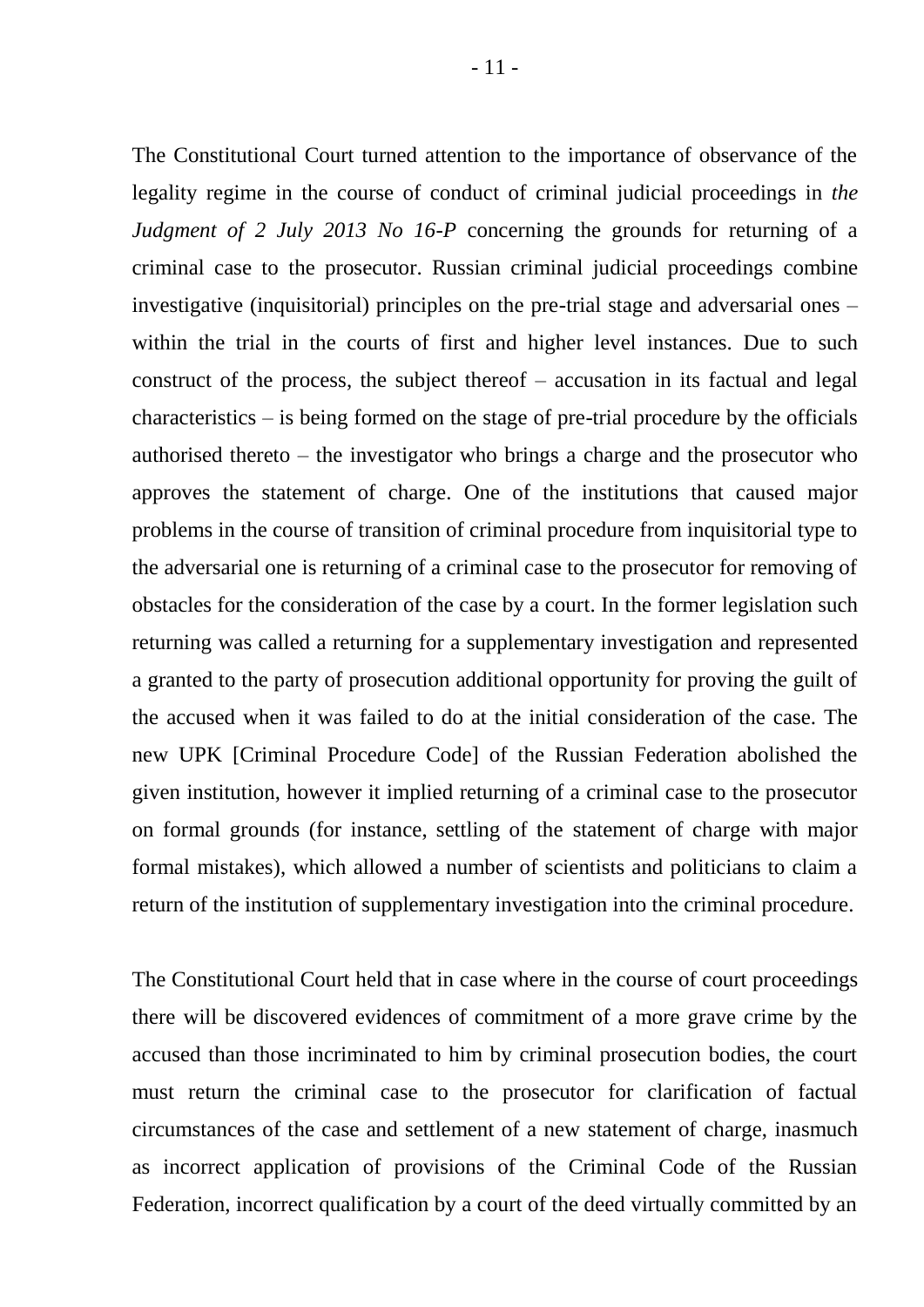accused, and, therefore, invalid establishment of grounds for criminal liability and for imposition of punishment (even though the latter being within the limits of a sanction of the applied article) entail delivering of an unjust sentence, which shall be inadmissible in a law-governed state where the rule of law is an imperative.

The constitutional principle of equality being an element of the principle of the rule of law is considered by the Constitutional Court of the Russian Federation as a constitutional criterion for evaluation of legislative regulation of any rights and freedoms, concurrently, the applicability of the given principle to all fundamental rights and freedoms does not eliminate the possibility of diverse demonstrations thereof: with regard to personal rights it implies mostly the formal equality, whereas with regard to economic and social rights formal equality might turn into material inequality.

Inasmuch as the constitutional principle of equality, which implies equal treatment of formally equal subjects, does not stipulate the necessity of providing of identical guarantees to persons belonging to different categories, the equality before the law does not eliminate factual diversities and the necessity for the legislature to pay due regard thereto (*rulings of 15 April 2008 No. 263-O-O, of 24 September 2012 No. 1549-O, etc.*).

The Constitutional Court of the Russian Federation has repeatedly stated that in the exercise of legal regulation of the right of ownership and relationships of possession, usage and disposal of property associated therewith, the federal legislature shall be governed by the fundamental principles of the rule of law and legal equality, in accordance with which interference of the State with these relationships shall not be arbitral and shall not disturb the balance between the public interests requirements and the necessary conditions of protection of individuals' fundamental rights, which implies a reasonable proportionality between the applied instruments and the pursued objective, so that the balance of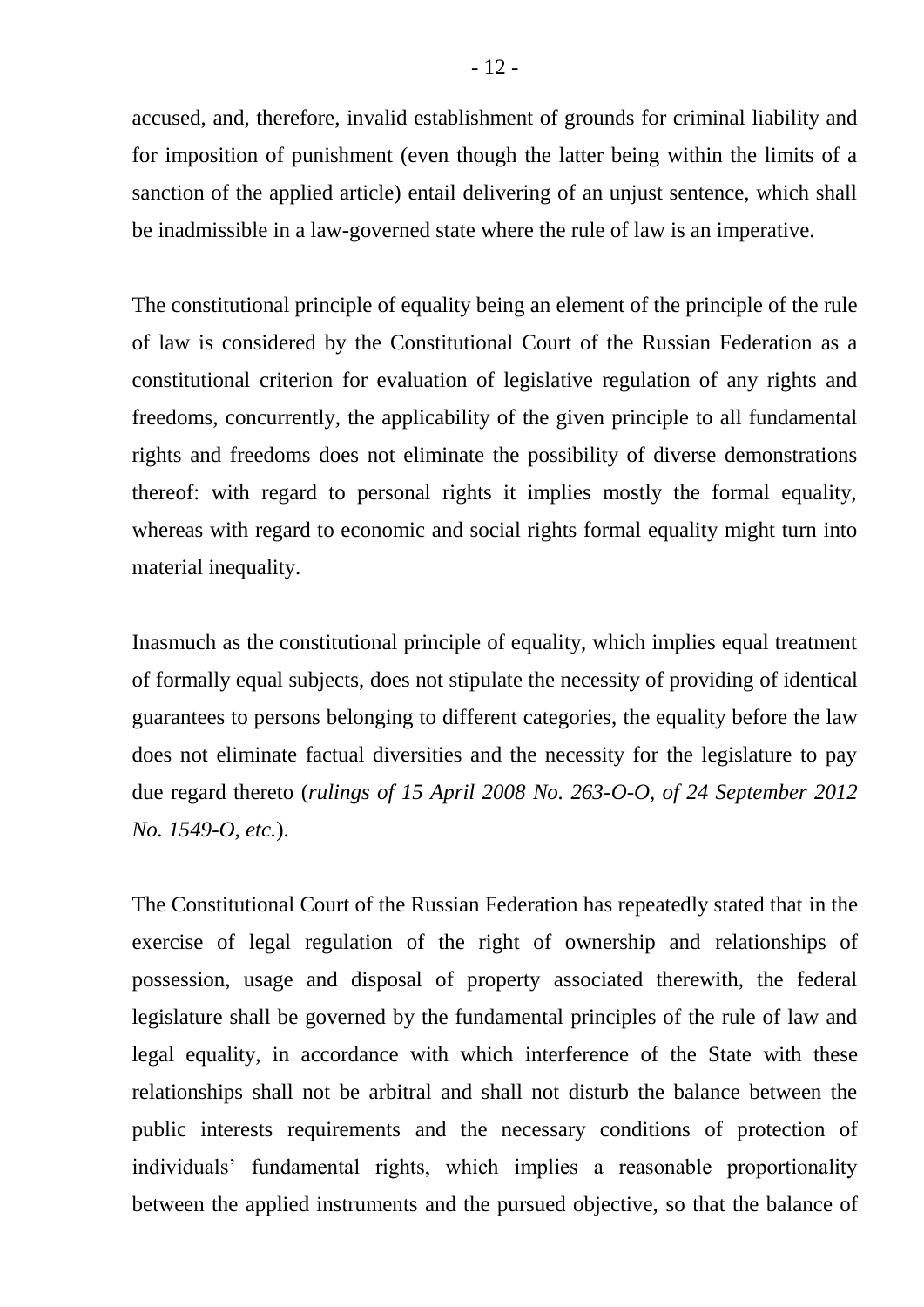constitutionally protected values would be ensured and the person would not be excessively burdened (*judgments of 16 July 2008 No. 9-P, of 31 January 2011 No. 1-P, of 14 May 2012 No. 11-P, of 4 July 2015 No. 13-P, of 12 April 2016 No. 10-P, etc.*).

The Constitutional Court of the Russian Federation in its practice analyses another side of the principle of the rule of law, related to the legality, as well – the prohibition of arbitral actions of public authority, including arbitral interference with the concrete public relationships, within which constitutional rights and freedoms of citizens are being exercised, upon which the balance of private and public interests of the participants of the given relationships is being ensured. Thus in *the Judgment of 16 July 2008 No. 9-P* the Constitutional Court observes that by virtue of such fundamental principles as the rule of law and legal equality, interference of the State with the property relationships shall not be arbitral and shall not disturb the balance between the public interests requirements and the necessary conditions of protection of individuals' fundamental rights, which implies a reasonable proportionality between the applied instruments and the pursued objective, so that the balance of constitutionally protected values would be ensured and the person would not be excessively burdened.

In the perception of the Russian Constitutional Court, the substance of the principle of the rule of law includes inviolability of property as well. Thus the Constitutional Court, when appealing to constitutional provisions on the right of ownership and on the freedom of entrepreneurial and other not prohibited by law activity (articles 34, part 1, and 35), observes that one of the fundamental aspects of the rule of law virtually manifests itself in them – the universally recognised in civilised states principle of inviolability of property which serves as a guarantee of the right of ownership in all of its components, such as possession, usage and disposal of one's property (*judgments of 16 July 2008 No. 9-P and of 31 January 2011 No. 1-P*).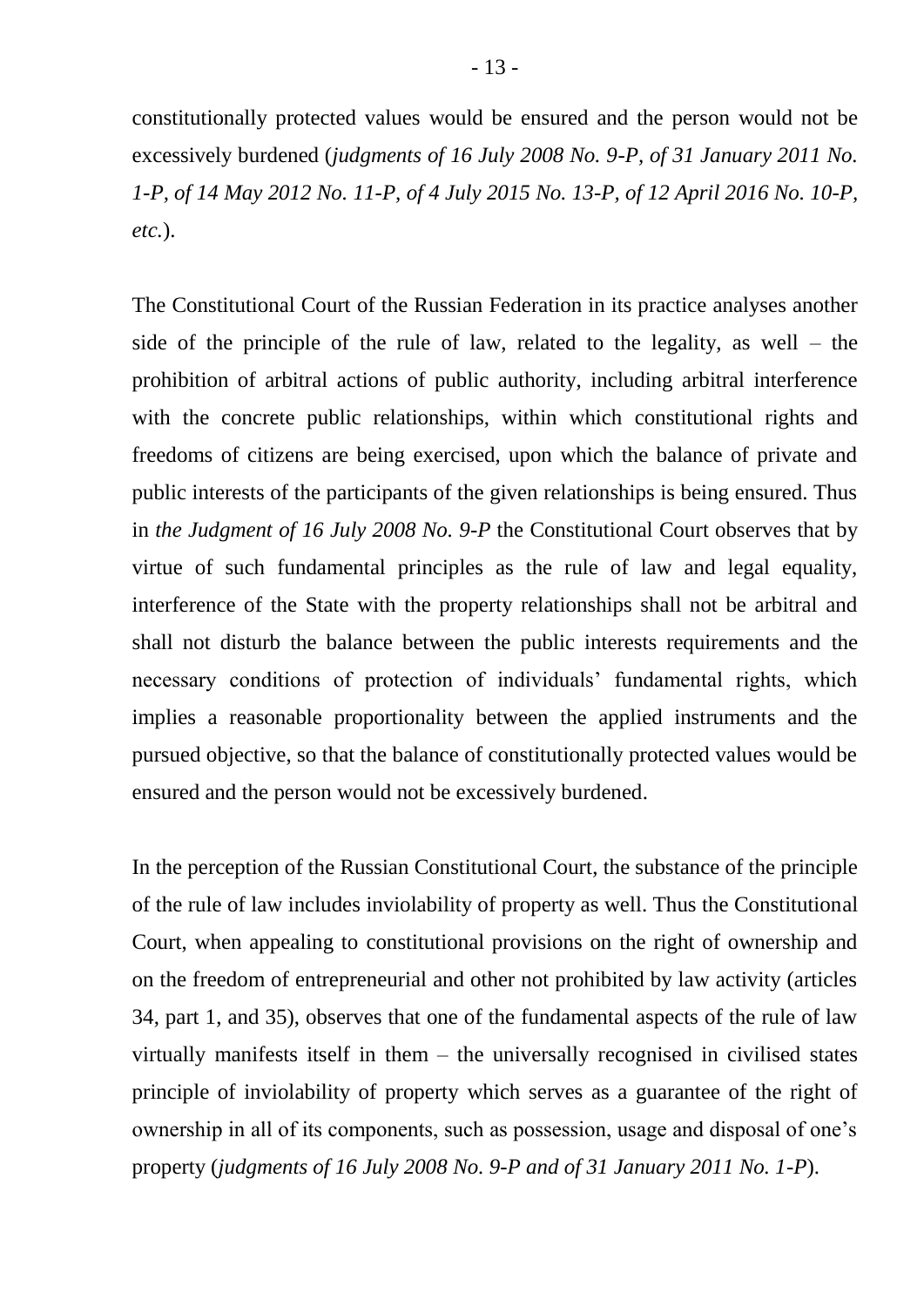Furthermore, in *the Judgment of 27 June 2013 No. 15-P* the Constitutional Court stated that "the federal legislature, in its law-making activity being bound by the requirements of the rule of law, legal certainty and maintenance of mutual trust in relationships between individuals and the public authority which derive from the principle of the law-governed statehood, bears an obligation to preclude occurrence of a situation where the results of conducted elections to a position of the head of a municipal formation would be called into question and might be reconsidered by virtue of adjudging the elections invalid for the sole formal ground – adoption by a court of a decision on illegality of forcing the previously elected head of the municipal formation to resign".

# *5. Has the concept of the rule of law changed over time in case-law in your country? If so, please describe these changes referring to examples.*

Understanding of the substance of the principle of the rule of law in the practice of the Constitutional Court has evaluated and increased in line with the general tendencies of understanding of the given principle by other European constitutional jurisdictions and international organisations. During 2005–2010, the Constitutional Court of the Russian Federation demonstrated the relations between the elements of the rule of law and the provisions of the Russian Constitution, the substance of the given elements was increased within reviewing of norms of branch legislation which became a subject for consideration of the Constitutional Court of the Russian Federation. As a result of such interpretational process, the provisions on the rule of law being worded in international legal acts rather laconically, acquired a more extensive interpretation containing concrete landmarks both for the legislature and law enforcement practice.

# *6. Does international law have an impact on the interpretation of the principle of the rule of law in your country?*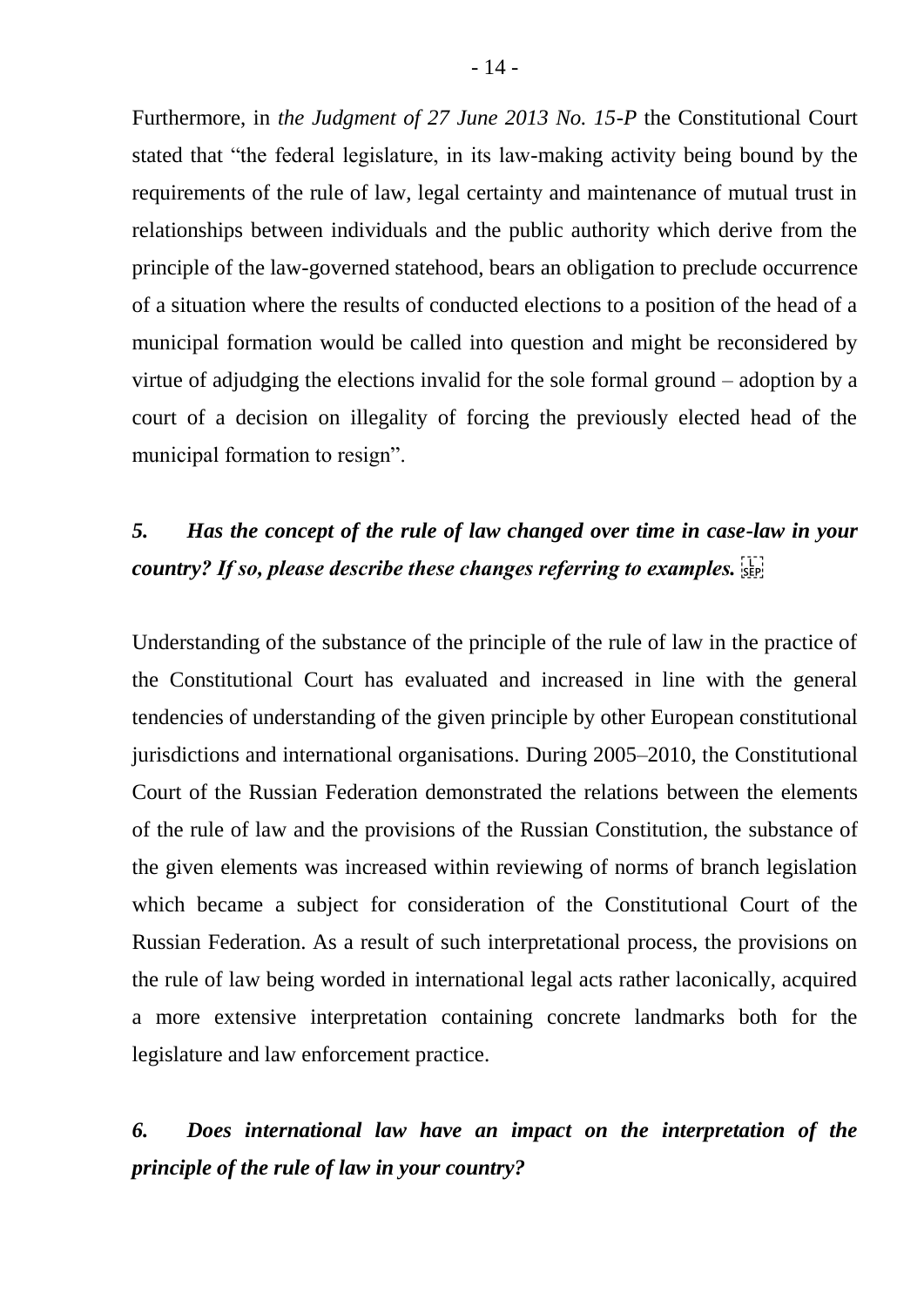The Constitutional Court of the Russian Federation always emphasises the relation between the norms enshrined in the Russian Constitution and international legal acts, stressing that both of them enshrine different aspects of the rule of law. For the Russian Constitutional Court due consideration of international legal norms is not a good tradition of synchronising watches or just a rule of good manners, it represents an entrenched in practice approach and methodological technique which are directed towards the performance by the Russian Federation of its international obligations.

Such due consideration by the Constitutional Court is performed by virtue of comparing of Russian constitutional regulation and the regulation contained in the acts of the UN, the Council of Europe and other organisations, which the Russian Federation is a member of, such as various international treaties, international standards, resolutions, recommendations of permanent international bodies, decisions of judicial and quasi-judicial bodies. The Constitutional Court of the Russian Federation most frequently appeals to the Universal Declaration of Human Rights, the International Covenant on Civil and Political Rights and practice of the UN Committee on Human Rights based thereupon, the Convention for the Protection of Human Rights and Fundamental Freedoms and the case-law of the European Court of Human Rights; less frequently  $-$  to recommendations of the Committee of Ministers of the Council of Europe; sporadically  $-$  to thematic international standards (for instance, the Tokyo, the Beijing rules or the Riyadh Guidelines).

In particular, the Constitutional Court, in relation to different issues addressed in the cases considered thereby, turns attention not only to global (conceptual) provisions of the practice of the European Court of Human Rights, but to special provisions as well. Thus in *the Ruling of 19 July 2016 No. 1616-O* the Constitutional Court demonstrated particular issues of the doctrine of subjective and objective impartiality of a court, which had been elaborated by the European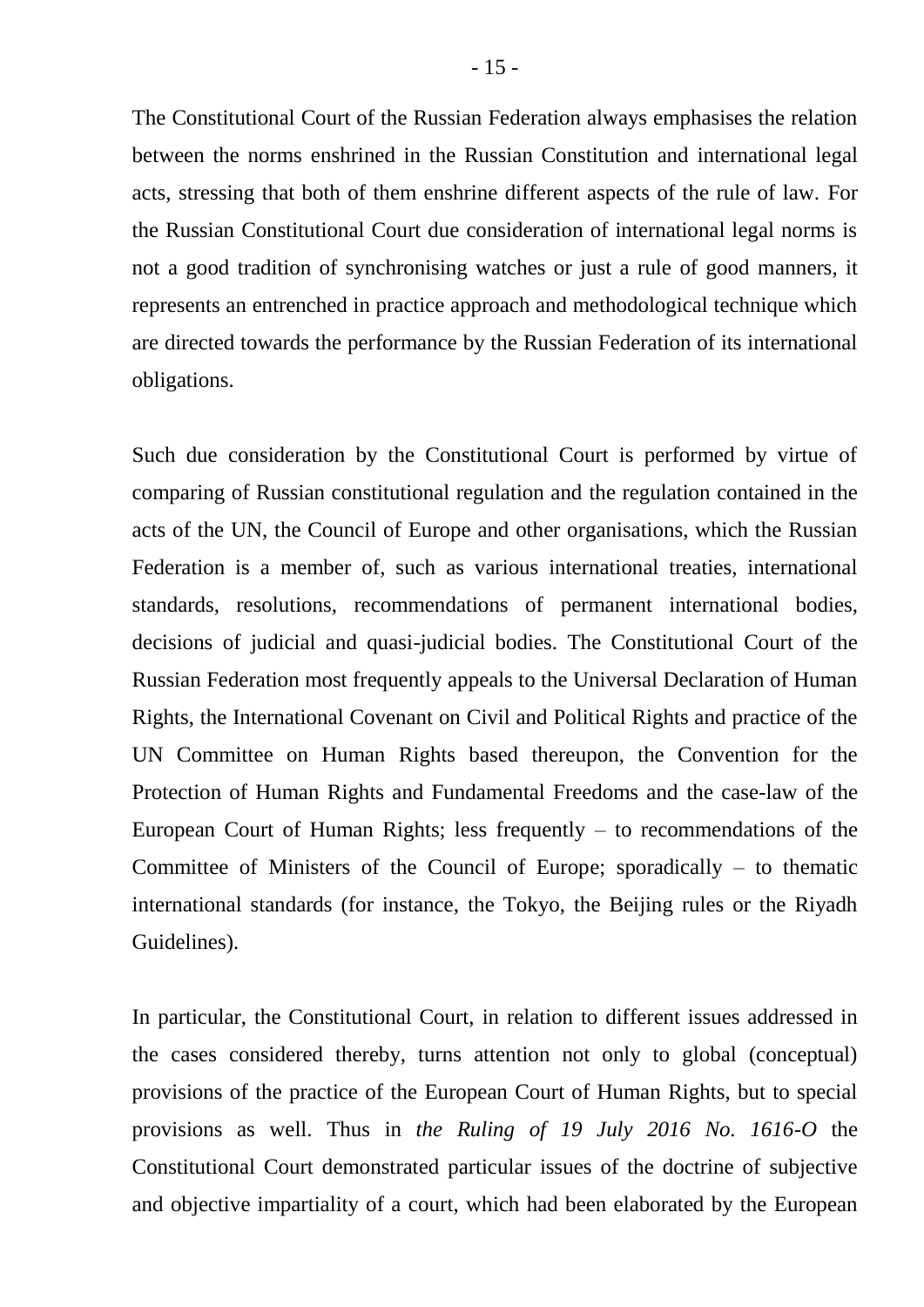Court of Human Rights. The Constitutional Court of the Russian Federation observed that the European Court of Human Rights, having made a distinction between subjective and objective aspects of impartiality of a court, and proceeding from a necessity of a differentiated approach to the evaluation of admissibility of the repetitive participation of a judge in consideration of a case, attributes consideration by a judge of the issues, in relation to which he has previously adopted respective decisions, to a number of circumstances sufficient for an objectively reasonable doubt in the judge's impartiality.

In the meantime, in the practice of the Constitutional Court of the Russian Federation there can be found not only the cases of concurrence of general and special approaches to regulation of some sort of relationships, but also the cases where Russian constitutional justice moves ahead of international legal regulation by providing Russian citizens with more rights in comparison with international acts.

Thus in *the Judgment of 25 June 2013 No. 14-P* the Constitutional Court stood up for the right of an aggrieved person in a criminal case to lodge an application for awarding a compensation for violation of the right to criminal judicial proceedings in a reasonable term in cases, where in the criminal case, which was terminated by a decision of an authorised body or official, no suspects or accused were established. When considering the given case the Constitutional Court established that, in relation to the right of a person aggrieved by a crime to access to justice in a reasonable term, the Constitution of the Russian Federation and the federal legislation based thereupon provide for a higher level of legal guarantees than the Convention for the Protection of Human Rights and Fundamental Freedoms as interpreted by the European Court of Human Rights. The Federal Law "On compensation for violation of the right to judicial proceedings in a reasonable term or the right to enforcement of a judicial act in a reasonable term" and the provisions of civil judicial legislation related thereto provide for a right to appeal to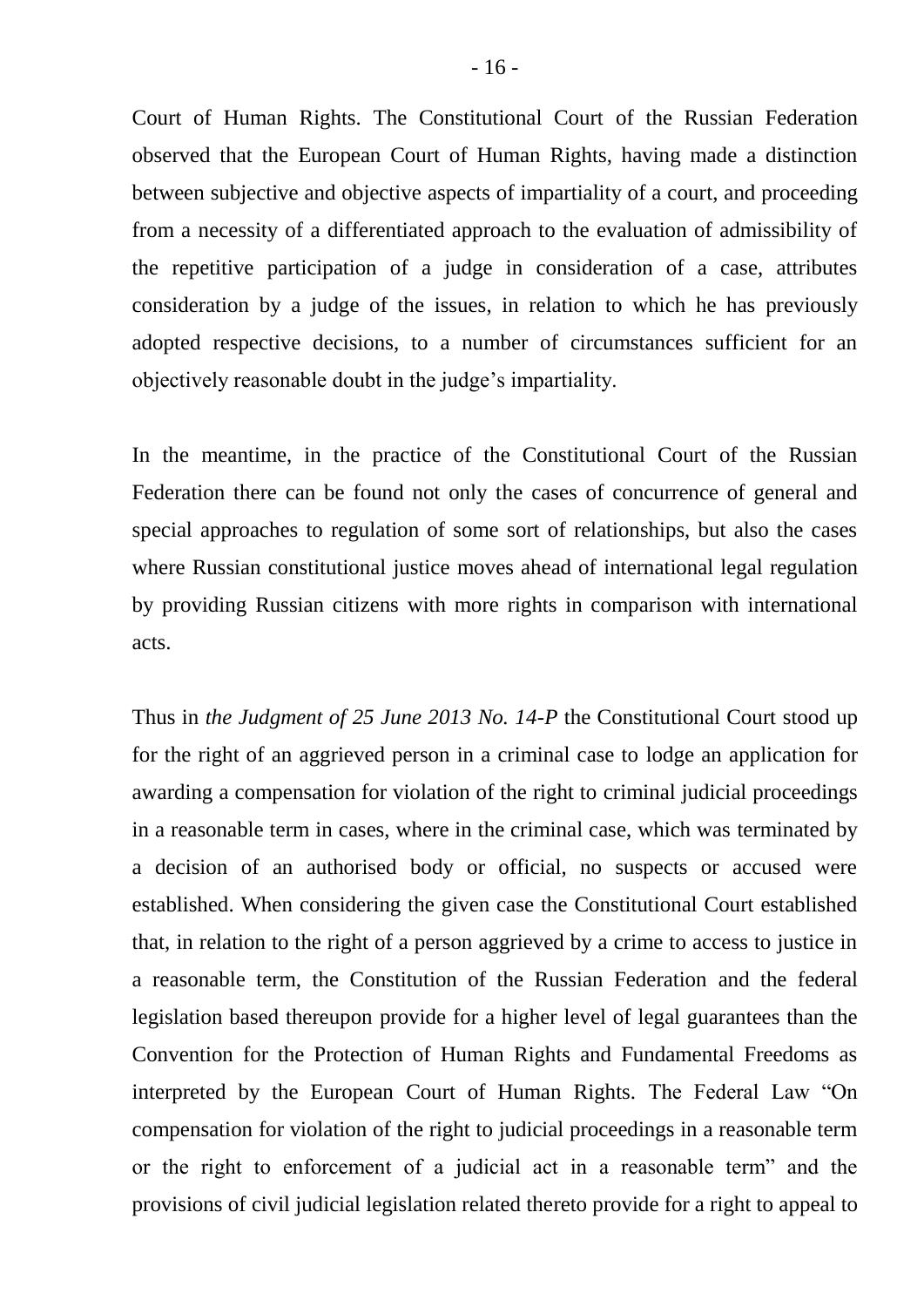a court with an application for awarding a compensation for violation of the right to criminal judicial proceedings in a reasonable term by others than stipulated in Article 6 of the Convention for the Protection of Human Rights and Fundamental Freedoms person who is brought a charge against (in the context of interpretation of the given article by the European Court of Human Rights – a person being brought to criminal liability), – subjects of criminal judicial proceedings including the aggrieved person, which expands for the Russian Federation the sphere of effect of Article 13 of the Convention for the Protection of Human Rights and Fundamental Freedoms in relation to the right to a fair trial in a reasonable time recognised by Article 6 thereof.

#### **II. New challenges to the rule of law**

### *7. Are there major threats to the rule of law at the national level or have there been such threats in your country (e.g. economic crises)?*

The Constitutional Court of the Russian Federation in *the Ruling of 17 July 2014 No. 1567-O* gave appraisal to the regulation in respect of creation in the Russian Federation of the Supreme Court of the Russian Federation accumulating functions of the previously functioning Supreme Court of the Russian Federation and the Supreme Commercial Court of the Russian Federation.

The Constitutional Court acknowledged that abolishment of the two highest courts within the course of a judicial reform and the creation of the new Supreme Court of the Russian Federation is a unique situation requiring special measures which have to be directed towards providing independence and tenure of judges who were occupying positions in the abolished highest courts by means of providing them with a possibility to continue their professional activities in the newly established judicial body or other courts within the judicial system of the Russian Federation, and in case of impossibility of such a transfer  $-$  by means of providing guarantees of material security resulting from the status of a retired judge.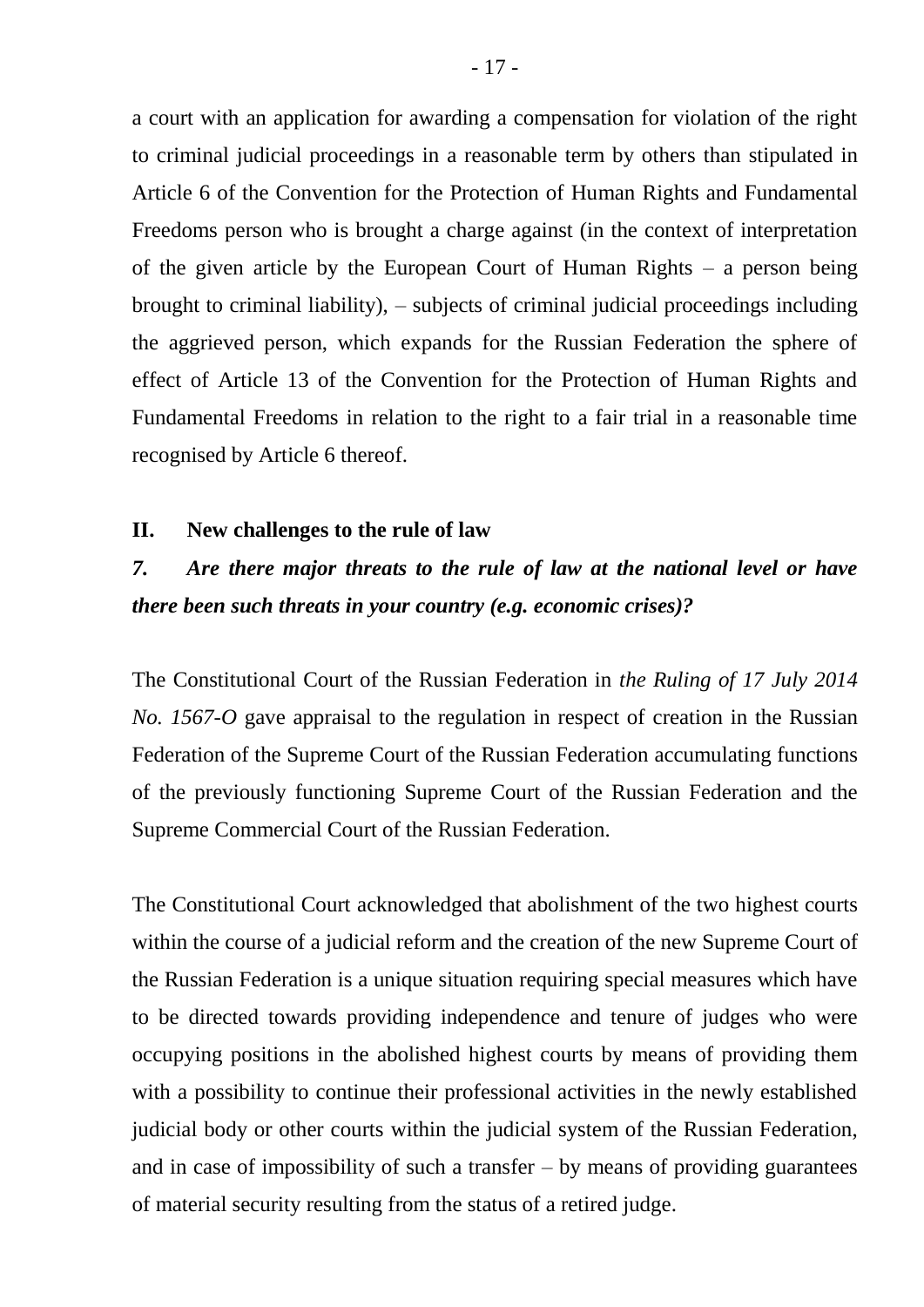Interpretation of the provisions of the Law of the Russian Federation "On the Status of Judges in the Russian Federation" in the named Ruling of the Constitutional Court of the Russian Federation provided for stable and peaceful realisation of tasks put by the legislature in the provisions of the considered law on amendments to the Constitution of the Russian Federation of a transitional character, which allowed to prevent a possible crisis related to that reform.

# *8. Have international events and developments had a repercussion on the interpretation of the rule of law in your country (e.g. migration, terrorism)?*

Interpretation of the principle of the rule of law in the practice of the Constitutional Court relies upon the methodology of constitutional interpretation with due consideration of practice of international and supranational jurisdictional bodies.

*9. Has your Court dealt with the collisions between national and international legal norms? Have there been cases of different interpretation of a certain right or freedom by your Court compared to regional / international courts (e.g. the African, Inter-American or European Courts) or international bodies (notably, the UN Human Rights Committee)? Are there related difficulties in implementing decisions of such courts / bodies? What is the essence of these difficulties? Please provide examples.*

Since the date of adherence of the Russian Federation to the European conventional system and until adoption by the European Court of Human Rights of a judgment in the case of "*Markin v. Russia*" none of any significant problems related to the conflict of law-understanding between the Constitutional Court of the Russian Federation and the ECtHR have occurred. With the adoption of the named judgment the necessity of creation of a mechanism for the protection of Russian constitutional legal order providing for maintenance of Russian membership in the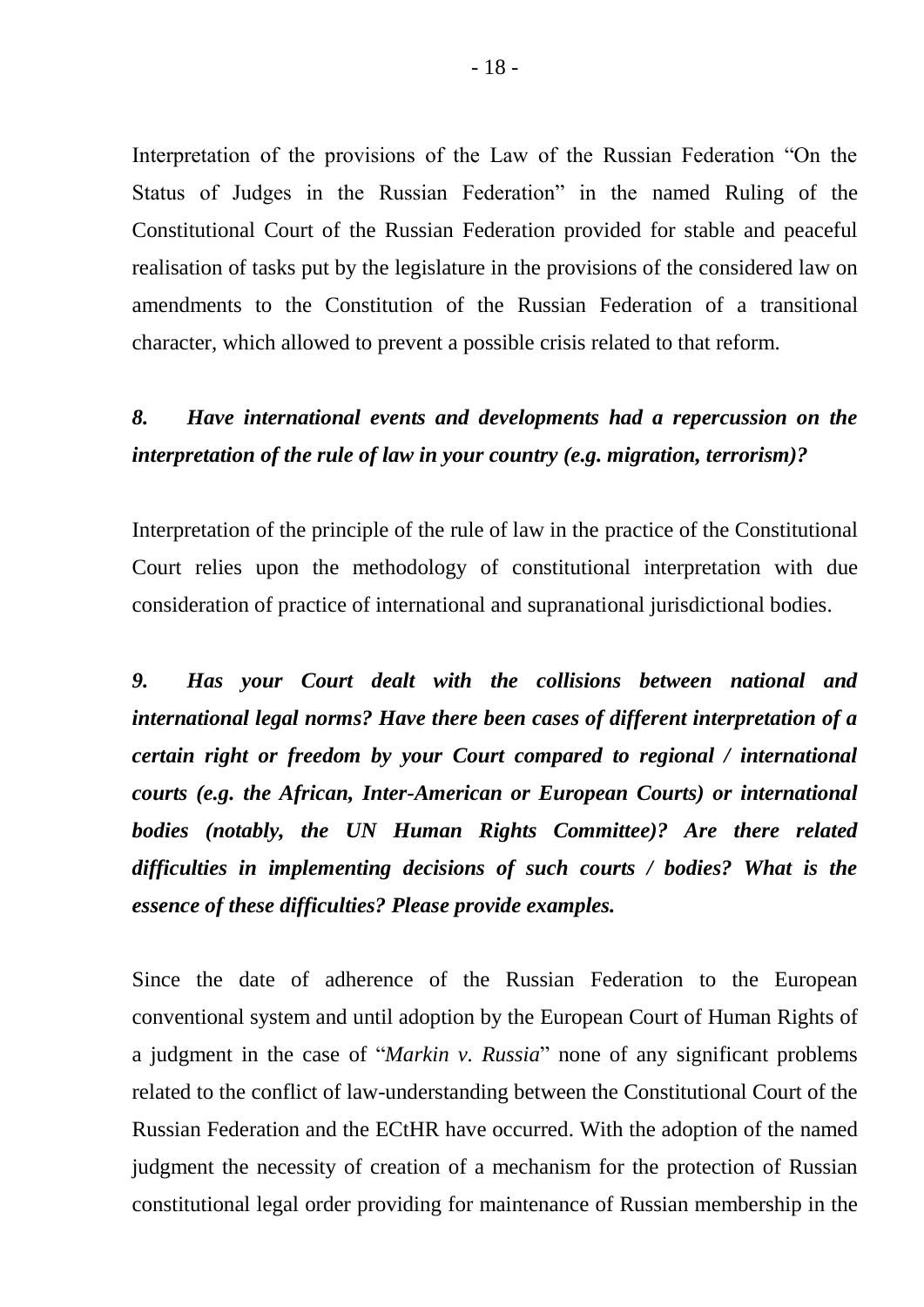conventional system, which assists national authorities in human rights protection, appeared.

The first significant step in this direction was made by the Constitutional Court of the Russian Federation in *the Judgment of 6 December 2013 No. 27-P*, where the Court addressed the issue of establishing competence borders of its activity within the context of interaction between Russian courts and the ECtHR. Concurrently, when considering this issue the Constitutional Court addressed constitutional and conventional obligations of the Russian Federation, and relied upon its previously elaborated legal positions on the supremacy of the Constitution of the Russian Federation and demarcation of competence between the Constitutional Court of the Russian Federation and other courts.

Thus the Constitutional Court of the Russian Federation stressed that a final judgment of the European Court of Human Rights is, unconditionally, subject to enforcement. At the same time one of the procedural guarantees of execution of a judgment of the European Court of Human Rights in the Russian Federation is item 4 of part 4 of Article 392 of the GPK [Civil Procedure Code] of the Russian Federation, according to which a final judgment of a court can be reconsidered upon an application of an interested party by virtue of the occurrence of a new circumstance, which a final judgment of the European Court of Human Rights shall be admitted to be in this particular case.

Earlier in *the Judgment of 26 February 2010 No. 4-P* the Constitutional Court of the Russian Federation stated that a person in whose respect the European Court of Human Rights found a violation of the Convention for the Protection of Human Rights and Fundamental Freedoms shall have the right to apply to a competent court of the Russian Federation with an application for reconsideration of the decision of a court which became a ground for applying to the European Court of Human Rights, and shall be certain that his application will be considered. In its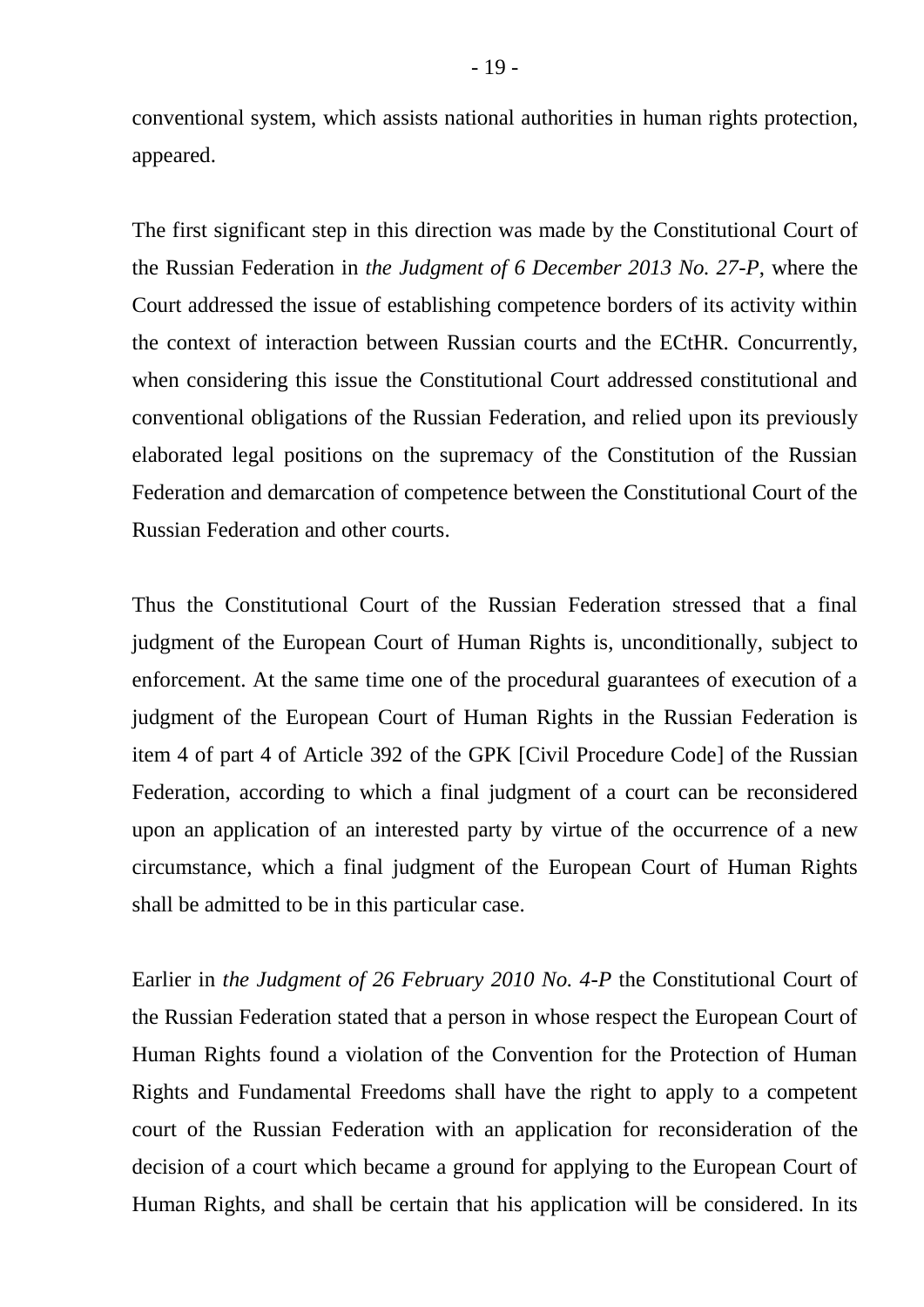turn a decision of the competent court regarding the possibility of reconsideration of the judgment in question – taking into account the necessity to adopt special individual measures for restoration of the violated rights – shall be founded on comprehensive and complete consideration of its reasons as well as the circumstances of a concrete case. This position of the Constitutional Court of the Russian Federation predetermined the changes introduced afterwards by the Federal Law of 9 December 2010 No. 353-FZ to the GPK [Civil Procedure Code] of the Russian Federation which provided for a new ground of reconsideration of judgments, which became effective, by virtue of recognition by the European Court of Human Rights of violations of the Convention for the Protection of Human Rights and Fundamental Freedoms in the course of consideration of a concrete case by a court, the adoption of a decision in which became the ground for the applicant to appeal to the European Court of Human Rights.

Further on, in *the Judgment of 14 July 2015 No.21-P* of the Constitutional Court of the Russian Federation it was stated that any decision of the ECtHR in respect of Russia shall be considered as an integral part of Russian legal system, however, participation of Russia in international treaties shall not, firstly, lead to violations of human rights and, secondly, shall nor create a threat to the foundations of the constitutional order. Rules of an international treaty, in case if they violate constitutional provisions which have a great importance for Russia, cannot and shall not be applicable in the legal system thereof. This means that neither the European Convention nor the ECtHR decisions evaluating national legislation or considering a necessity to change them – shall not abolish the priority of the Constitution of the Russian Federation and can be implemented only provided for the observance of this condition.

The Constitutional Court of the Russian Federation has foreseen in the mentioned judgment a number of measures allowing to provide a mechanism for realisation of the abovementioned conclusions some of which were stated and elaborated in the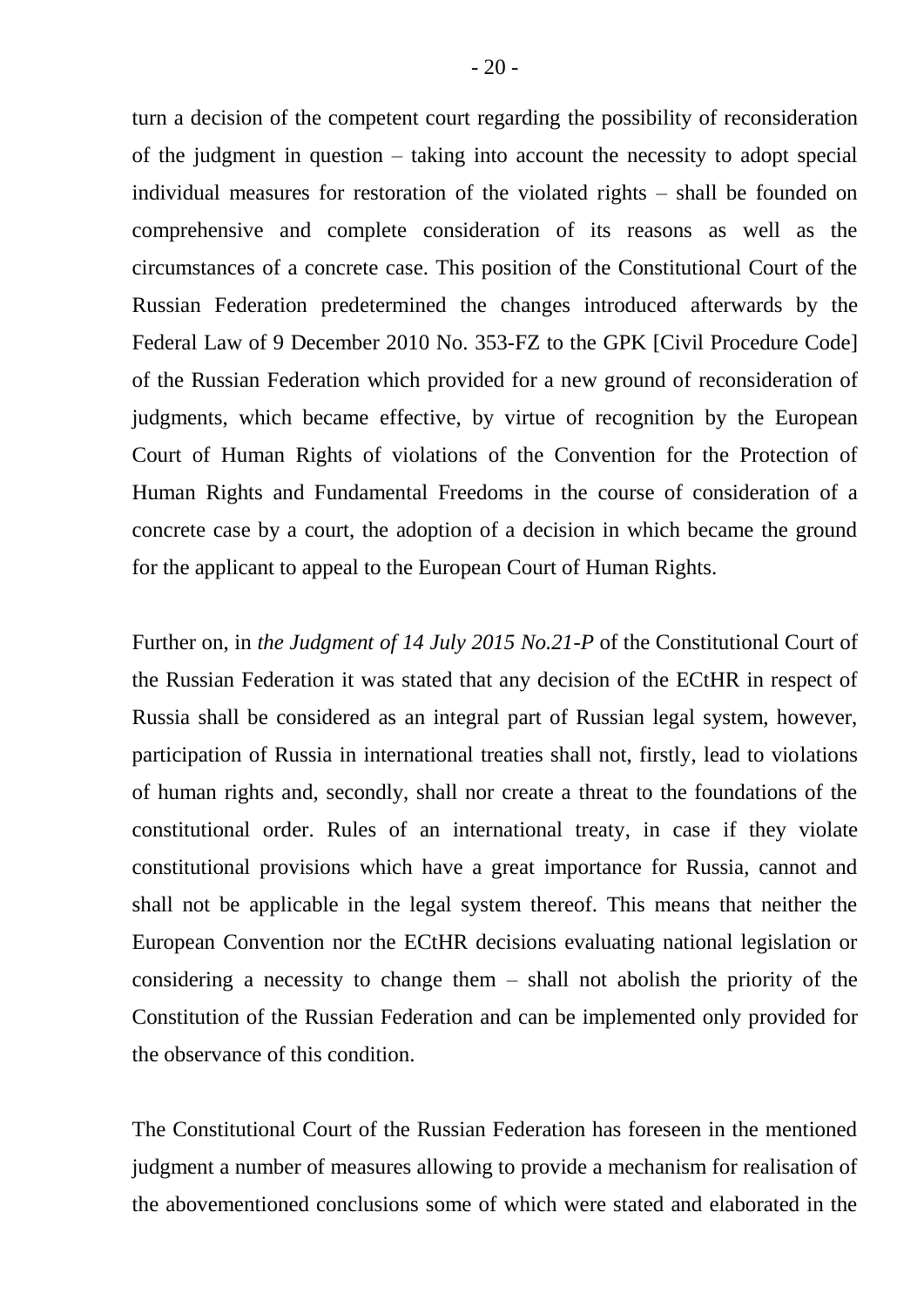Federal Constitutional Law of 14 December 2015 No. 7-FKZ "On amending the Federal Constitutional Law "On the Constitutional Court of the Russian Federation" regarding introduction of the legal institute of consideration of cases regarding the possibility to implement decisions of an international body for the protection of human rights and freedoms. Practical implementation of the said institute was reflected in *the Judgment of the Constitutional Court of the Russian Federation of 19 April 2016 No.12-P* in the case concerning resolution of the question of possibility of execution in accordance with the Constitution of the Russian Federation of the Judgment of the European Court of Human Rights of 4 July 2013 in the case of "*Anchugov and Gladkov v. Russia*" in connection with the request of the Ministry of Justice of the Russian Federation.

#### **III. The law and the state**

## *10. What is the impact of the case-law of your Court on guaranteeing that state powers act within the constitutional limits of their authority?*

The Constitutional Court of the Russian Federation in majority of its decisions stresses that bodies of state authority in exercising their competence are bound by the legislative requirements regulating their activities.

For instance, there is a quite widespread practice of applications of citizens challenging constitutionality of article 281 of the Criminal Procedure Code of the Russian Federation which establishes three grounds for announcement of testimonies of aggrieved persons and witnesses who did not appear before the court. A large number of applications can be attributed to the fact that the practice of the general jurisdiction courts in respect of the applicants' cases demonstrates that the first instance courts adopt decisions to announce testimonies of aggrieved persons and witnesses who did not appear before the court on the grounds which are not stipulated by the law (for instance, when respective law-enforcement bodies were not able to locate a certain witness), whereas the courts of higher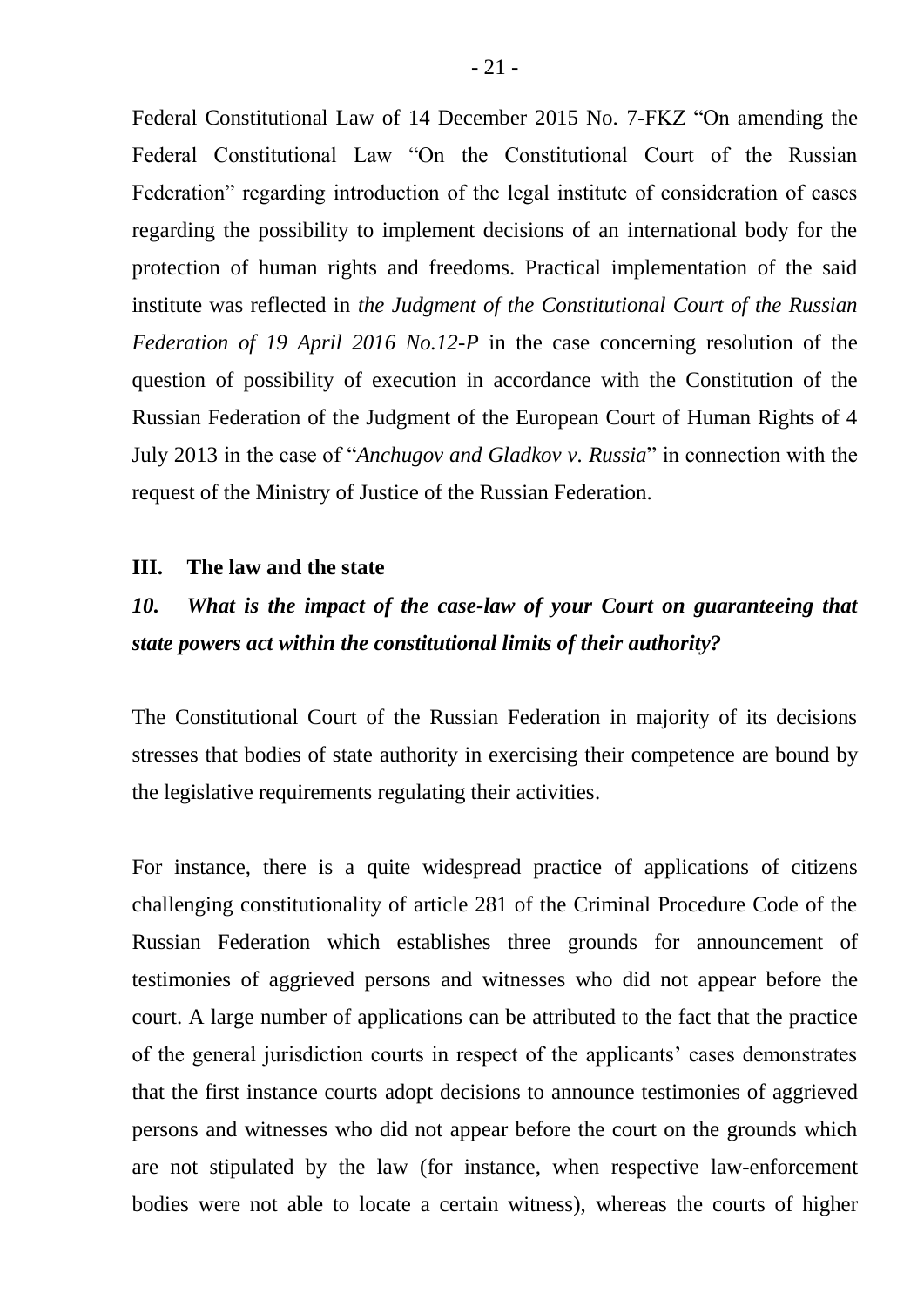instances do not recognise it as a procedural violation. The Constitutional Court of the Russian Federation in its decisions (*rulings of 14 October 2004 No. 326-O, of 7 December 2006 No. 548-O, of 20 March 2008 No. 188 O-O, of 16 April 2009 No. 440-O-O, of 29 September 2016 No. 1792-O*) has repeatedly stressed that announcement of testimonies given while conducting preliminary investigation is regarded as an exception and is allowed only in cases provided by the law, which does not permit broad interpretation of the list of cases where announcement in the court of the previously taken testimonies of aggrieved persons or witnesses who did not appear before the court is allowed.

The importance of compliance with the regime of legality in the course of conducting of criminal proceedings was stressed by the Constitutional Court in *the Judgment of 2 July 2013 No. 16-P*.

In *the Judgment of 14 February 2013 No. 4-P* the Constitutional Court gave appraisal to the constitutionality of provisions regulating the way of realisation of freedom of association, which substantially softened the severity of the challenged provisions.

Within the last years a special significance was given to the decisions of the Constitutional Court of the Russian Federation where the Court evaluated constitutionality of the reform of interaction between the State and noncommercial organisations. Legal positions of the Court made it possible to clarify regulation affecting rights of non-commercial organisations.

For instance, in *the Judgment of 8 April 2014 No.10-P*, when considering the issue of the status of the so-called foreign agents, the Constitutional Court of the Russian Federation observed that accepting foreign funding by Russian non-commercial organisations participating in political activities cannot call into question the loyalty of these organisations to their State. Consequently, the legislative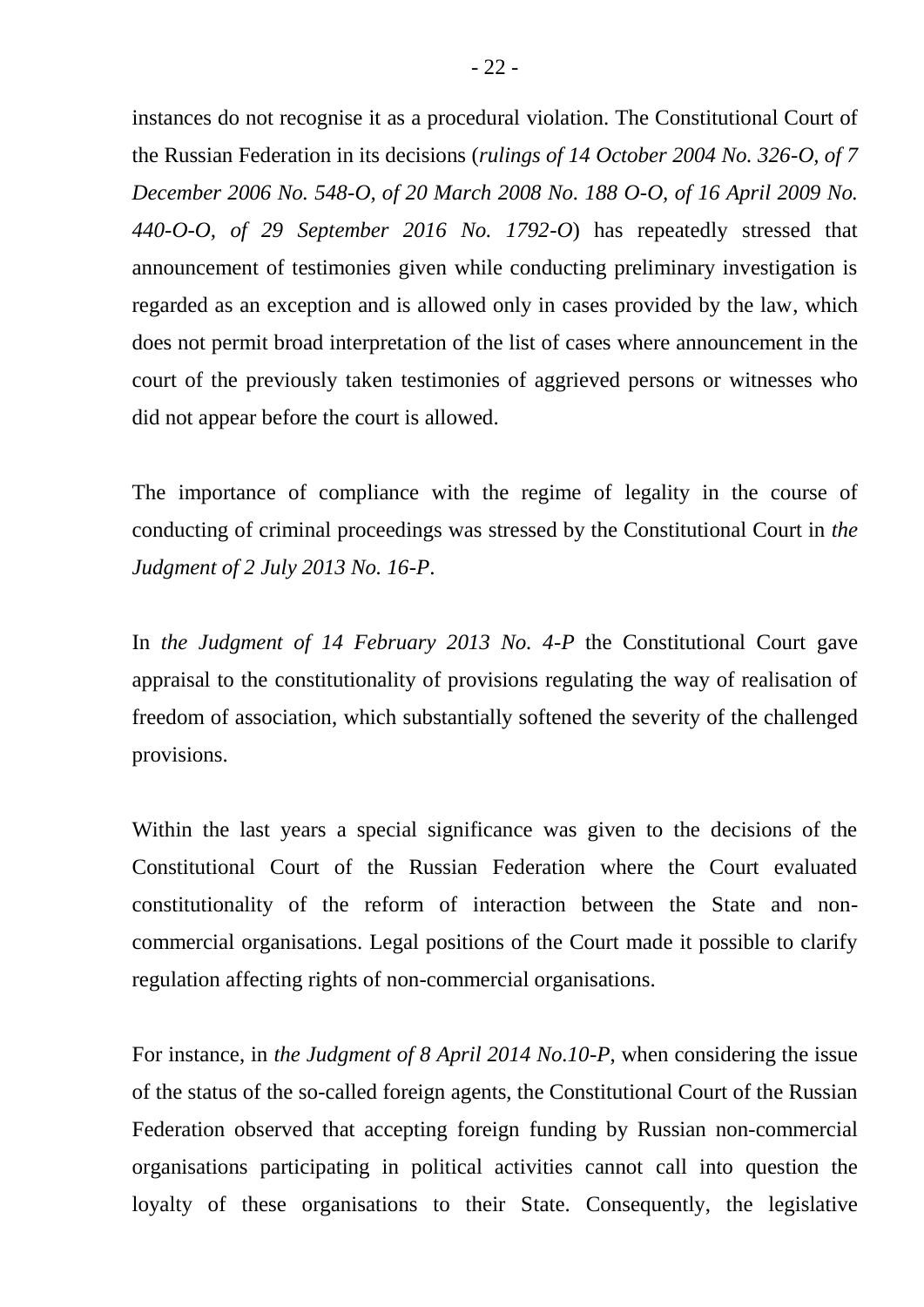construction of a foreign agent does not presume a negative estimation of such organisation from the party of the State and it is not directed towards the creation of a negative attitude to the political activities thereof.

*11. Do the decisions of your Court have binding force on other courts? Do other / ordinary courts follow / respect the case-law of your Court in all cases? Are there conflicts between your Court and other (supreme) courts?*

Legal force of the decisions of the Constitutional Court of the Russian Federation is established by the Constitution of the Russian Federation and the Federal Constitutional Law of 21 July 1994 No. 1-FKZ "On the Constitutional Court of the Russian Federation". Thus the Constitution stipulates that acts or certain provisions thereof which were held unconstitutional cease their legal effect; international treaties of the Russian Federation being inconsistent with the Constitution of the Russian Federation shall not be implemented and applied, which implies the universally binding effect of decisions of the Constitutional Court of the Russian Federation and the place thereof in the hierarchy of national sources of law.

The Federal Constitutional Law "On the Constitutional Court of the Russian Federation" develops and specifies these constitutional provisions, establishing as a general rule the binding effect of decisions of the Constitutional Court of the Russian Federation within the whole territory of the Russian Federation in respect of all representative, executive, and judicial bodies of the State authority, bodies of local self-government, enterprises, establishments, organisations, officials, citizens and associations thereof (Article 6), as well as the final character of decisions of the Constitutional Court of the Russian Federation which cannot be appealed (Article 79, part 1).

A special significance of decisions of the Constitutional Court of the Russian Federation for the practice of general jurisdiction courts has part 5 of Article 79 of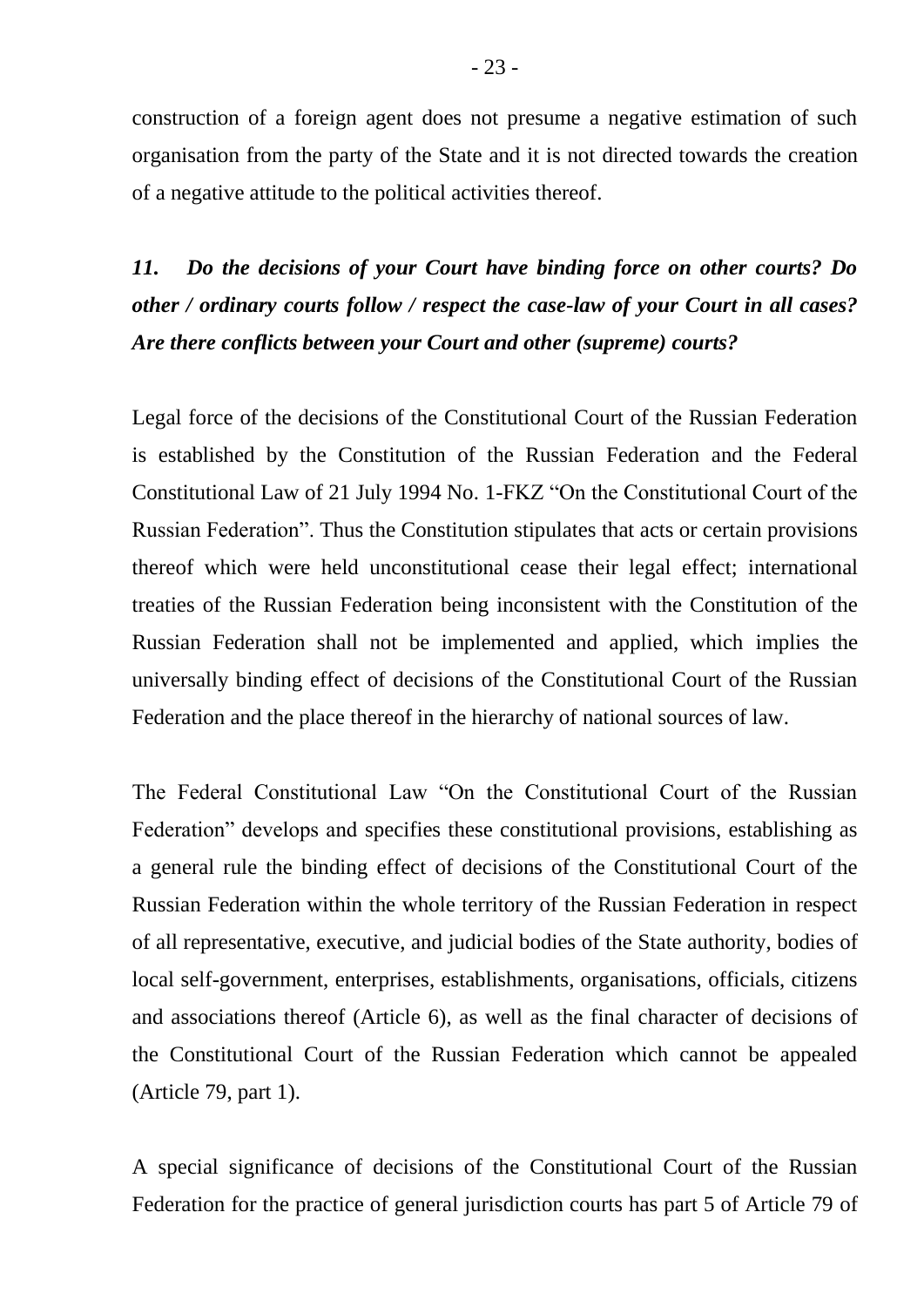the Federal Constitutional Law "On the Constitutional Court of the Russian Federation", according to which a position of the Constitutional Court of the Russian Federation relating to the issue of consistency with the Constitution of the of a statute or a certain provision thereof in the sense as interpreted in the lawenforcement practice, expressed in a judgment of the Constitutional Court of the Russian Federation, including a judgment in a case on review upon a complaint on the alleged violation of constitutional rights and freedoms of citizens of constitutionality of a law applied in a concrete case, or review under a court's request of constitutionality of a law subject to be applied in a concrete case – shall be duly considered by law-enforcement bodies from the moment, when a respective judgment of the Constitutional Court of the Russian Federation becomes effective.

In a number of its decisions the Constitutional Court of the Russian Federation has directly stated that courts are not entitled not to implement decisions of the Constitutional Court of the Russian Federation and precepts contained therein – the otherwise would mean non-observance of the requirements of the Constitution of the Russian Federation and of the Federal Constitutional Law "On the Constitutional Court of the Russian Federation" (*rulings of 14 January 1999 No. 4- O, of 5 February 2004 No. 78-O, of 27 May 2004 No. 211-O, of 1 October 2007 No. 827-O-P, of 24 January 2008 No. 191-O-P, of 16 April 2009 No. 564-O-O, of 19 November 2015 No. 2697-O, of 28 January 2016 No. 40-O, etc.*).

The higher courts conduct the work on reconciliation of legal positions. Information concerning the most significant decisions of the Constitutional Court of the Russian Federation is included as an obligatory section in reviews of court practice elaborated and adopted by the Supreme Court which the latter sends to lower courts. In case of recognition of unconstitutionality of a legal provision, the Supreme Court judgment interpreting such a provision, as a general rule, is being revised. Thus with regard to *the Judgment of the Constitutional Court of the*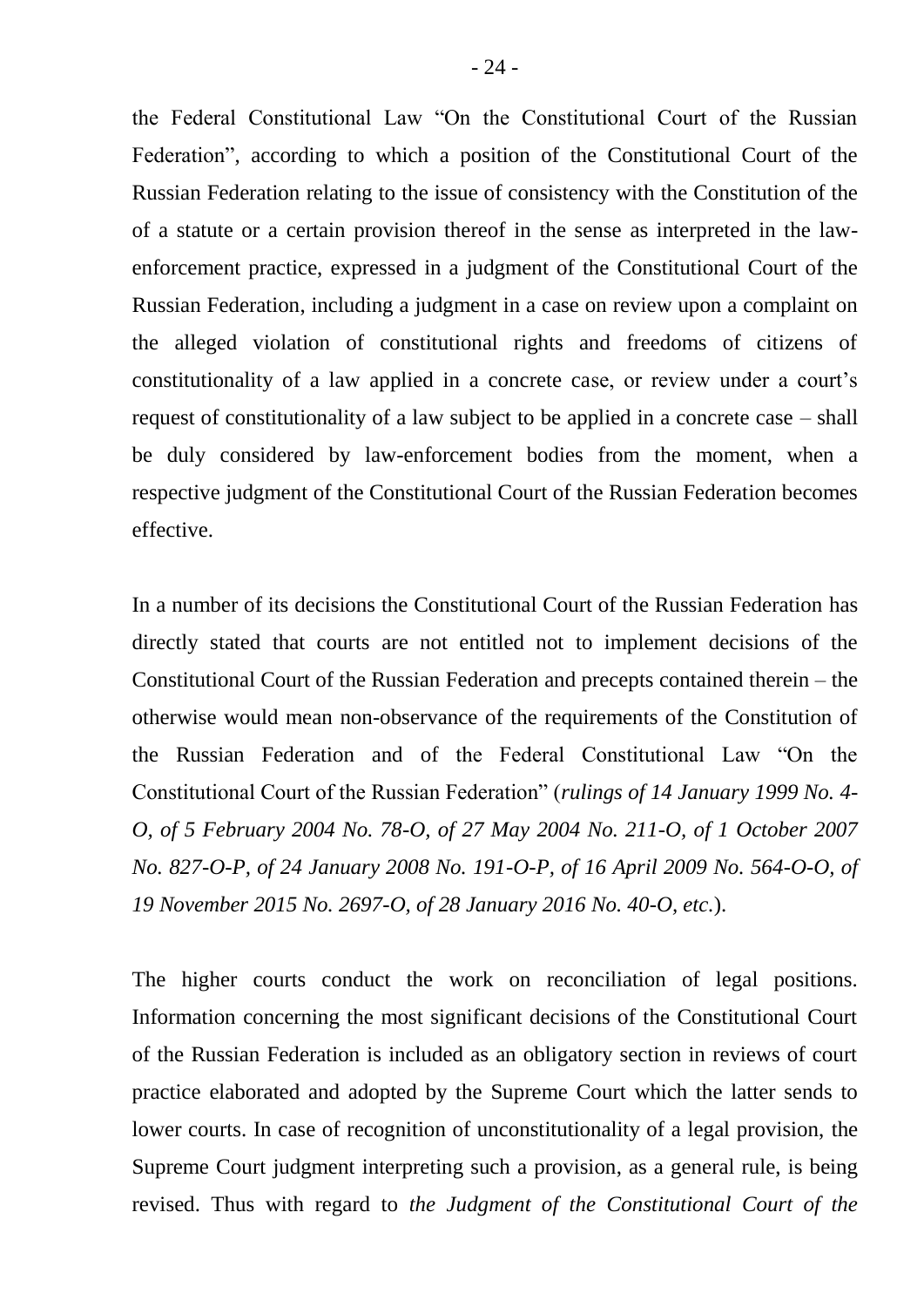*Russian Federation of 28 May 1999 No. 9-P*, the Plenum of the Supreme Court adopted its judgment of 10 October 2001 No. 11; with regard to *the Judgment of the Constitutional Court of the Russian Federation of 13 July 2010 No. 15-P* – Judgment of 28 September 2010 No. 23. Due to the necessity of harmonisation of some judgments with the requirements of the effective legislation and positions of the Constitutional Court the Plenum of the Supreme Court adopted the Judgment of 23 December 2010 No. 31.

*12. Has your Court developed / contributed to standards for law-making and for the application of law? (e.g. by developing concepts like to independence, impartiality, acting in accordance with the law, non bis in idem, nulla poena sine lege, etc.).* 

Standards of activities of legislatures and law enforcers stemming from the principle of the rule of law are always under the scrutiny of the Constitutional Court.

Being worded in general terms, these principles can quite frequently be subject to implicit violations which can occasionally be established only by the Constitutional Court. By virtue of this circumstance the Constitutional Court of the Russian Federation has elaborated an extensive practice demonstrating the examples of violation of these principles or clarifying thereof in relation to different legal institutions.

Thus the development by the Constitutional Court of the Russian Federation of the requirements of independence and impartiality of a court in criminal proceedings serves as an example of clarification of these standards. The Criminal Procedure Code of the Russian Federation in its Article 63 stipulates the rule on inadmissibility of repetitive participation of a judge in consideration of a criminal case according to which if a judge has participated in consideration of the case in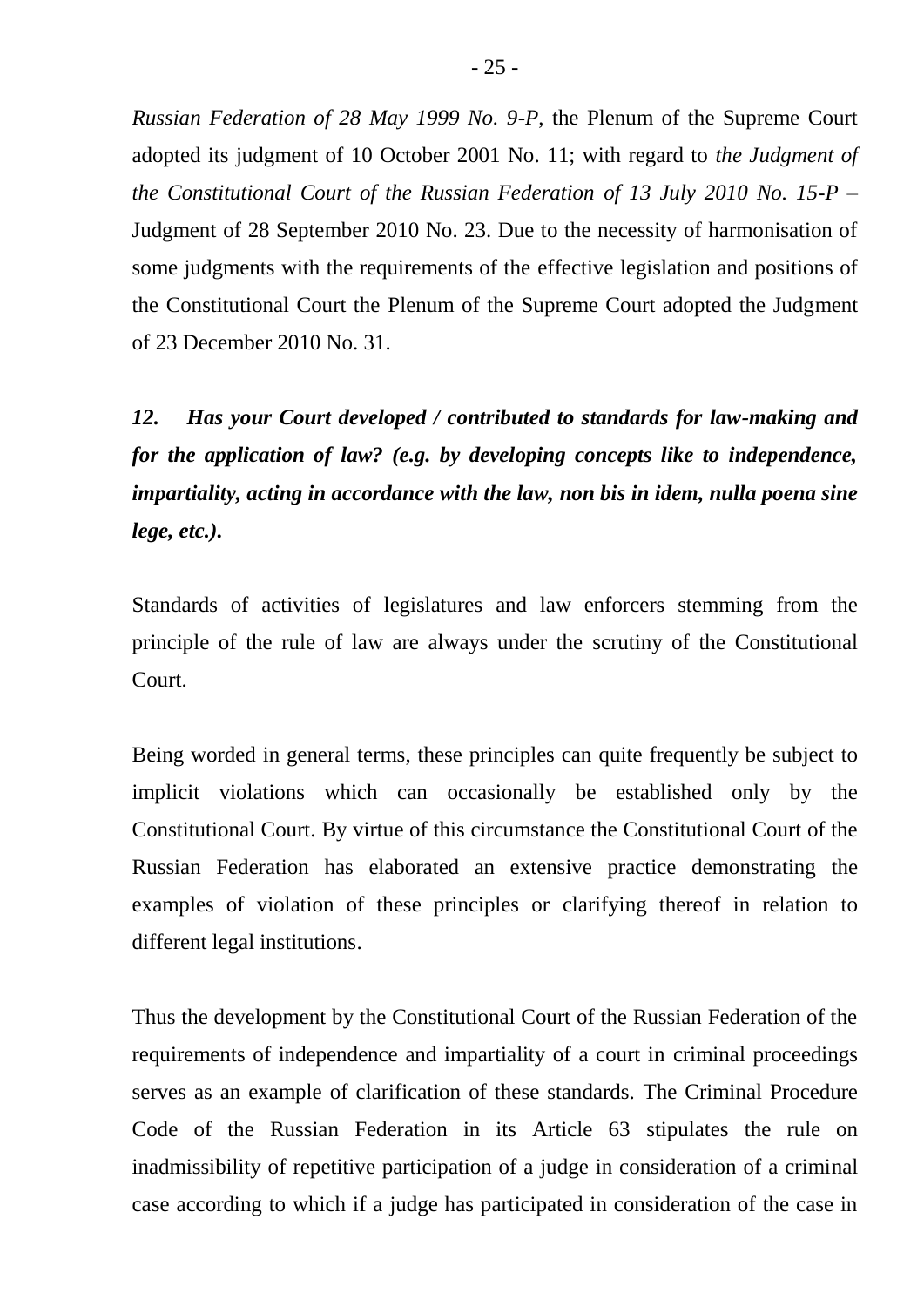one of the instances (the first, the appellate, the cassation or the supervisory), he is not allowed to participate in subsequent consideration of the case if a decision adopted thereby was revoked. The lacuna of this provision consisted in a fact that it did not provided for the participation of the judge in proceeding in the case on other stages, primarily in respect of the pre-trial stage, where a number of questions to be decided by the judge is rather considerable. A limited amount of judges and the territorial jurisdiction rules inevitably lead to the situation where issues of criminal proceedings, different in their nature, are decided by the same judges which is not always acceptable from a perspective of the principle of impartiality.

The Constitutional Court resolved this problem by having worded the following general criterion: a new consideration of a case by the same judge is not precluded by his previous participation in the given case only when he has made decisions in respect of certain procedural matters not connected with the subject-matter of the future proceedings; a judge who has revealed his opinion, while proceedings, in respect of the matters which has become the subject of the court consideration again shall not participate in consideration of the criminal case; repetitive participation of the judge in consideration of the criminal case – inasmuch as it would be related to the evaluation of the case's circumstances previously examined with his participation – is inadmissible in all cases either during a new consideration of the case after abolishment of the first decision or after approval of such a decision expressed by a higher court instance; otherwise impartiality and objectivity of the judge might be called in question (*judgments of 2 July 1998 No. 20-P and of 23 March 1999 No.5-P; rulings of 1 November 2007 No. 799-O-O and No. 800-O-O, of 17 June 2008 No. 733-O-P*).

Proceeding from this criterion, the Constitutional Court provided a comparison – while considering respective applications – between different criminal proceedings where judges participated. Thus, in the opinion of the Constitutional Court a judge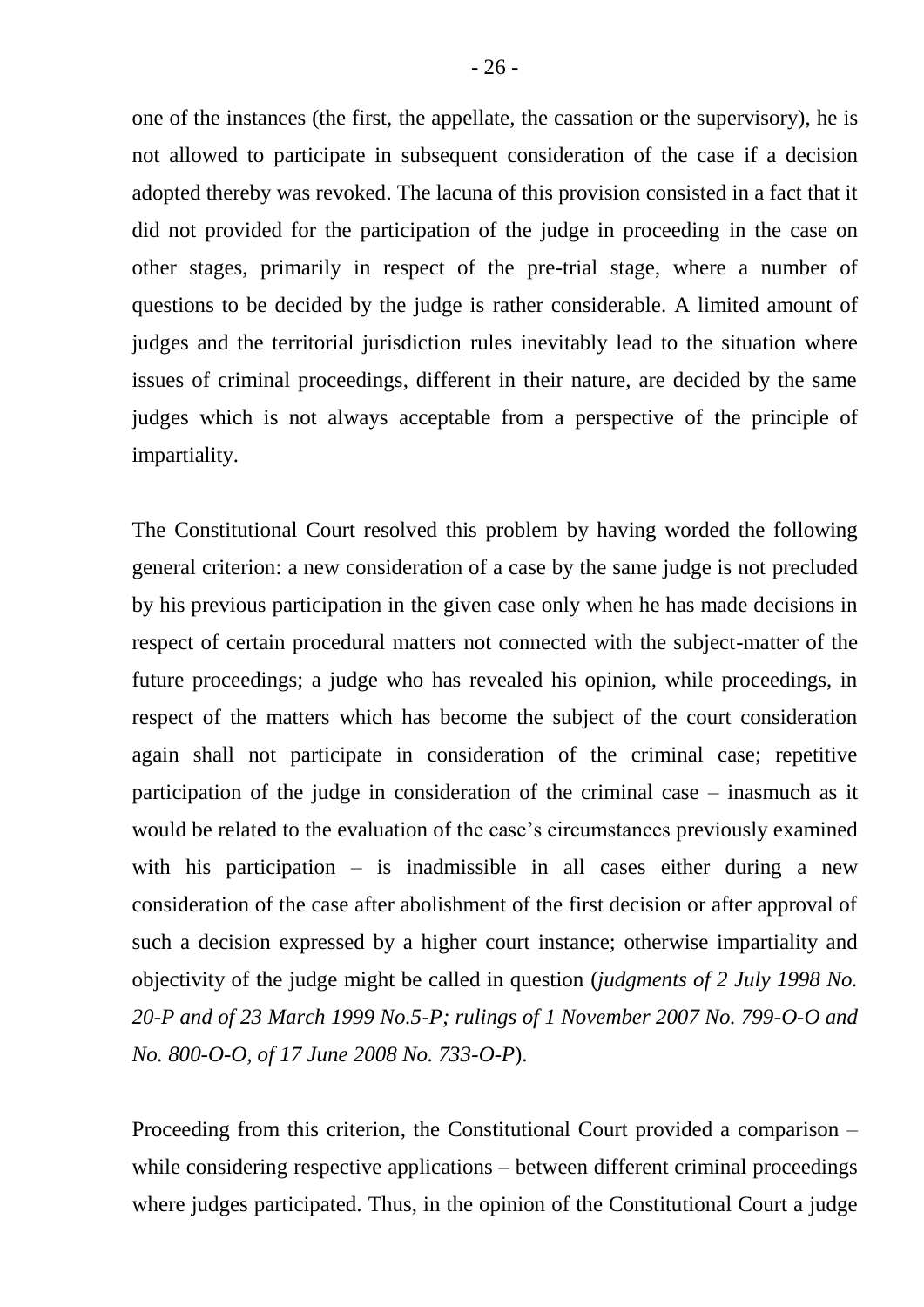is not precluded from participation in consideration of a criminal case on the merits by adoption of decisions relating to a pre-trial restriction (*rulings of 24 May 2005 No. 2016-O, of 25 September 2014 No. 2167-O, of 17 February 2015 No. 295-O, of 23 June 2016 No. 1350-O, of 29 September 2016 No. 1760-O, etc.*), returning of a case to the prosecutor (*rulings of 24 September 2016 No. 1266-O, of 23 June 2015 No. 1291-O, of 19 July 2016 No. 1666-O*), consideration of complaints of the participants of the proceedings (the suspect, the accused, the defender, the aggrieved person, etc.) in respect of decisions, act (omission to act) of officials or bodies of criminal prosecution (*judgments of 2 July 1998 No. 20-P and of 23 March 1999 No. 5-P, rulings of 2 July 2009 No. 1009-O-O, of 19 July 2016 No. 1602-O, etc.*), etc. At the same time, repetitive participation of the same judges of the Supreme Court of the Russian Federation in consideration of supervisory complaints of convicted persons on other supervisory court decisions adopted with the participation of these judges is inadmissible (*Ruling of 1 March 2012 No. 424- O-O*).

## *13. Do you have case-law relating to respect for the rule of law by private actors exercising public functions?*

The principle of the rule of law being a fundamental principle of Russian constitutional order is binding for all subjects of legal relationships of any character without any exceptions including private persons with delegated public functions ("a state agent"). Even though the Constitutional Court in its practice has never directly addressed the issue of respect of the rule to law by the named persons, the principle is implicitly a fundamental of any decision concerning legal status of these subjects, their rights and duties.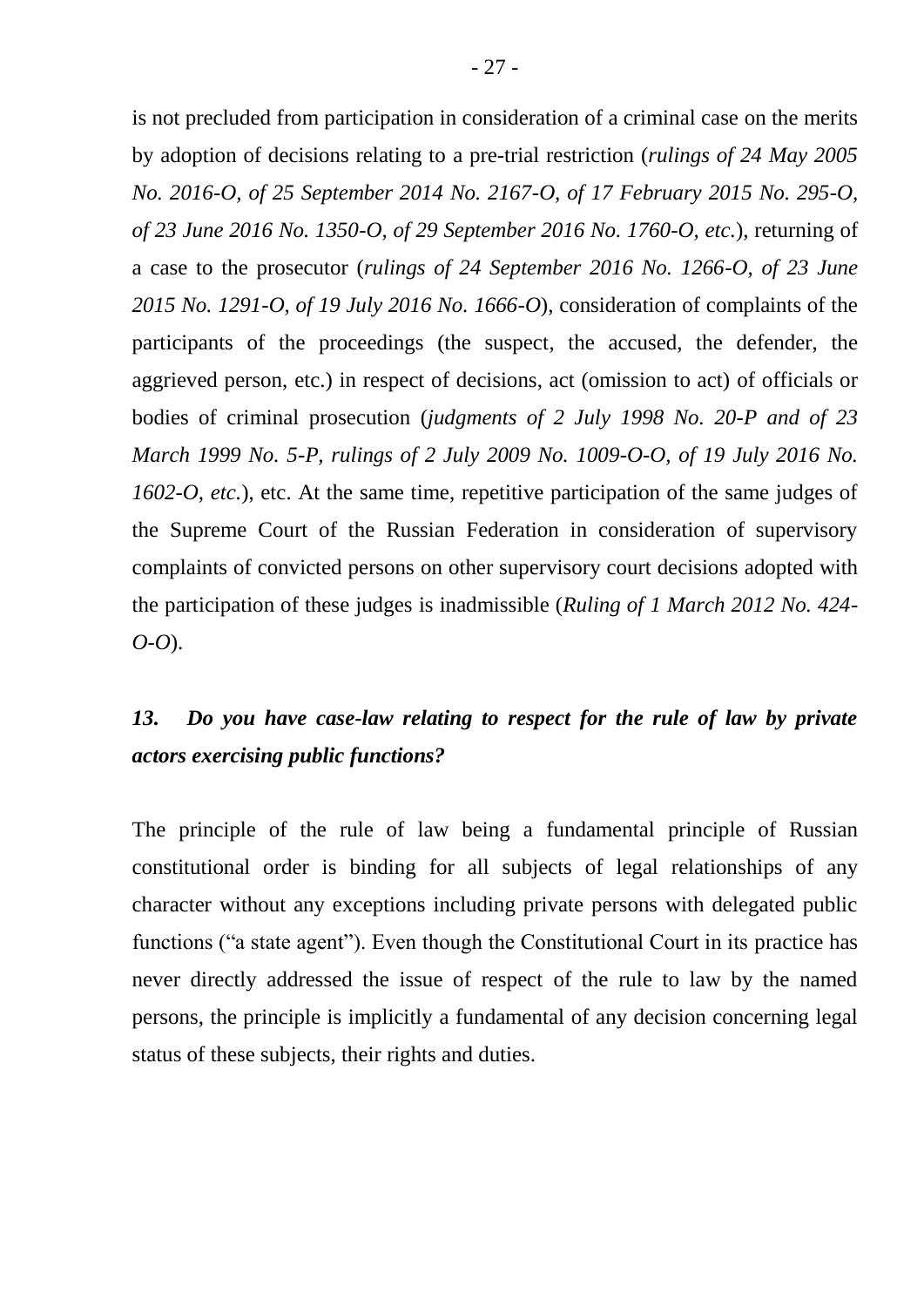*14. Are public officials accountable for their actions, both in law and in practice? Are there problems with the scope of immunity for some officials, e.g. by preventing an effective fight against corruption? Do you have case-law related to the accountability of public officials for their actions?* 

The issues of direct bringing of the State official to legal liability, in particular, within the fight against corruption, are out of the competence of the Constitutional Court of the Russian Federation; at the same time it is necessary to note that by this moment the Constitutional Court in its decisions adopted in the course of administration of constitutional justice has not revealed any problems of constitutional level which could be legislative barriers, obstacles or obstructions in the procedure of bringing of the State officials to different types of legal liability.

#### **IV. The law and the individual**

## *15. Is there individual access to your Court (direct / indirect) against general acts /individual acts? Please briefly explain the modalities / procedures.*

Individual complaint of a citizen on violation of fundamental rights and legitimate interests thereof has been considered acceptable by the Constitutional Court of the Russian Federation since the establishment thereof. This concept was already envisaged by the Law of Russian Soviet Federative Socialist Republic of 6 May 1991 "On the Constitutional Court of the RSFSR". In accordance with the Constitution of 1993 and the newly adopted Federal Constitutional Law of 21 July 1994 № 1-FKZ "On the Constitutional Court of the Russian Federation", the Constitutional Court, *inter alia*, began to review the constitutionality of a law applied in a concrete case upon complaints alleging violation of constitutional rights and freedoms of citizens. The Law contains a separate Chapter XII which is titled "Consideration of cases on constitutionality of laws on complaints on violation of constitutional rights and freedoms of citizens".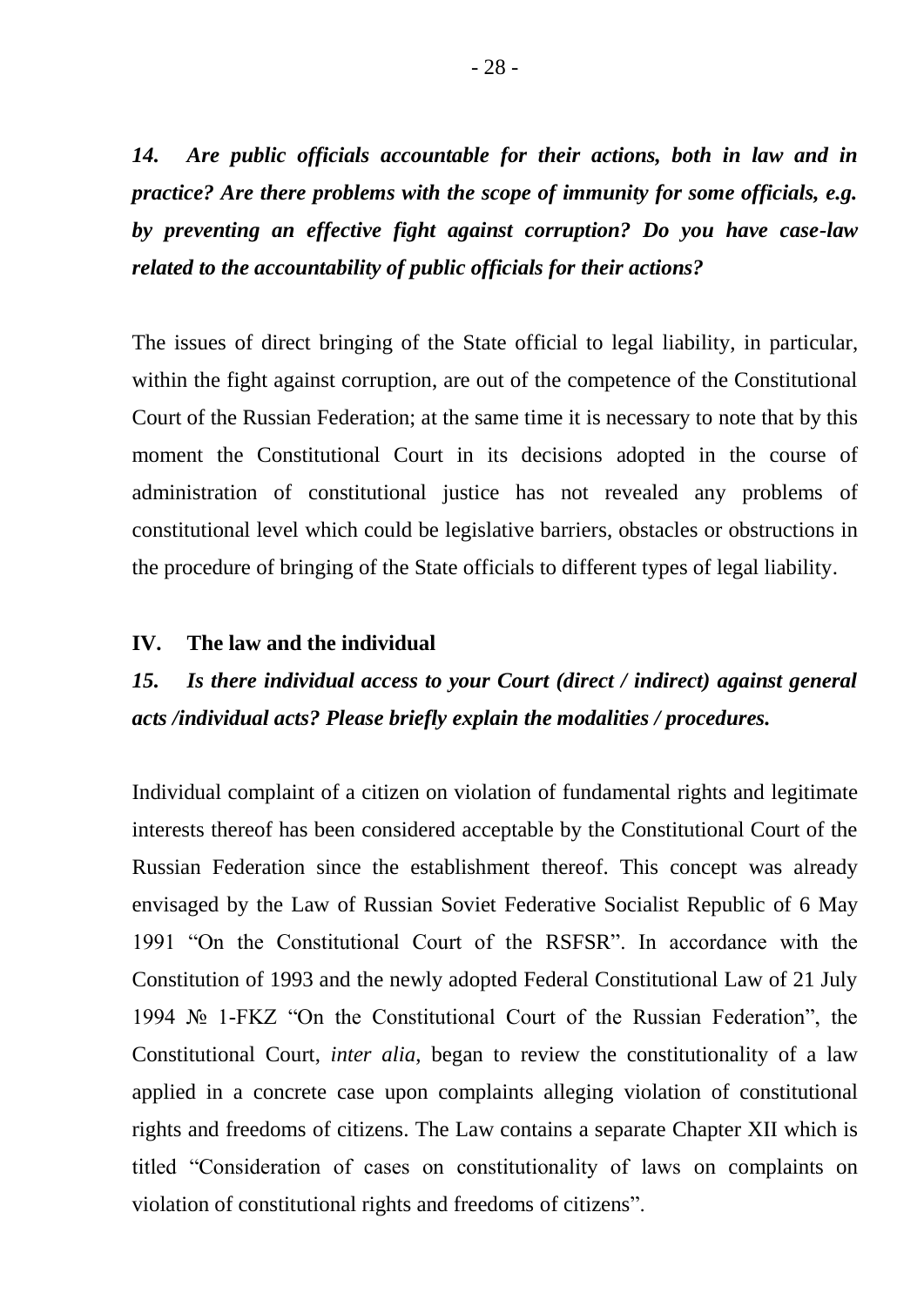From the literal sense of the given Law it followed that these are citizens of Russia, as well as foreign nationals and stateless persons who is entitled to lodge complaints alleging a violation of their constitutional rights and freedoms to the Constitutional Court. The Constitutional Court has expanded the list of such applicants by adopting a number of its decisions resulting in citizen's associations, *inter alia*, religious ones, joint stock companies, partnerships and limited liability companies, state-owned enterprises, municipal formations, national-cultural autonomies and their federal and regional units, etc. being entitled to lodge a constitutional complaint.

The current share of citizen's constitutional complaints substantially exceeds the amount of 90 percent of 19 thousand complaints and other applications being submitted to the Constitutional Court annually.

# *16. Has your Court developed case-law concerning access to ordinary / lower courts (e.g. preconditions, including, costs, representation by a lawyer, time limits)?*

Relying on the principle of the rule of law, the Constitutional Court has consistently developed the accessibility to justice in the cases where such access was unavailable (as a rule, due to the absence of legislative regulation, which was interpreted in the judicial practice as excluding any such judicial review). Thus, based upon Article 46 of the Constitution of the Russian Federation, the Constitutional Court of the Russian Federation observed that the constitutional right to judicial protection, which offers the concrete guaranties of effective restoration of rights by virtue of fair justice, implies the possibility of a court challenge of acts (or omissions) and decisions of any State bodies, including the judicial ones, within the framework of judicial protection of human rights and freedoms. In a number of cases the Constitutional Court declared that the mere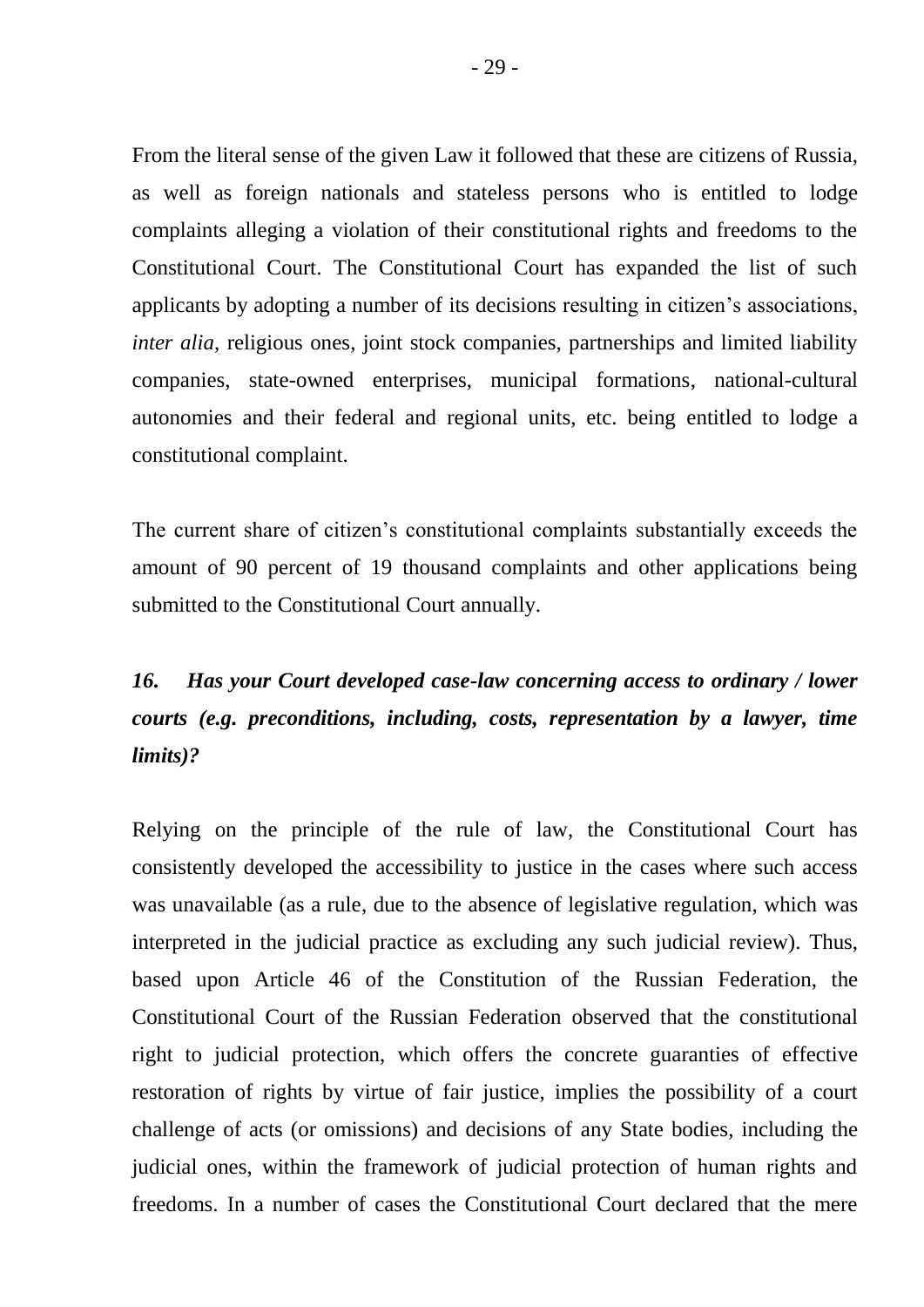absence of judicial review can lead to imbalance of values protected by the Constitution.

Following these legal positions, the Constitutional Court adopted a number of decisions creating a legal avenue for the citizens to challenge certain decisions, which could not be appealed (reviewed) in a court due to some reasons. Thus in its *Judgment of 14 July 2011 № 16-P* the Constitutional Court found the provisions of the Criminal Procedure Code of the Russian Federation stipulating such ground of termination of criminal proceedings as the death of a suspect (an accused) and the procedure of such termination, insofar as they allowed to discontinue the criminal proceedings on account of the death of a suspect (an accused) in the absence of his close relatives' consent incompatible with the Constitution of the Russian Federation. Henceforth, the criminal proceedings can only be discontinued on nonrehabilitating grounds if the suspect's (the accused's) close relatives have consented to that. If such a consent has never been granted, the criminal case shall be passed on to a court in order to be considered in accordance with the general procedure directed towards resolving the issue concerning the corresponding individual's involvement in the alleged crime.

*The Judgment of 19 November 2013 № 24-P* provided for the possibility to challenge in a court an order issued by an investigator, head of the investigation department and a prosecutor on termination of criminal proceedings on account of decriminalisation. In the given Judgment the Constitutional Court unambiguously stated that the absence of any mechanism allowing an individual in relation to whom the criminal persecution has been discontinued to bring court challenges against acts issued in the course of criminal persecution, alleging their unlawfulness and groundlessness, by preliminary investigation bodies, within the framework of contemporary criminal procedure legislation, violated the principles of the rule of law, legality, justice, humanity, equality of everyone before the law and courts and deprived citizens of the right to effective judicial protection and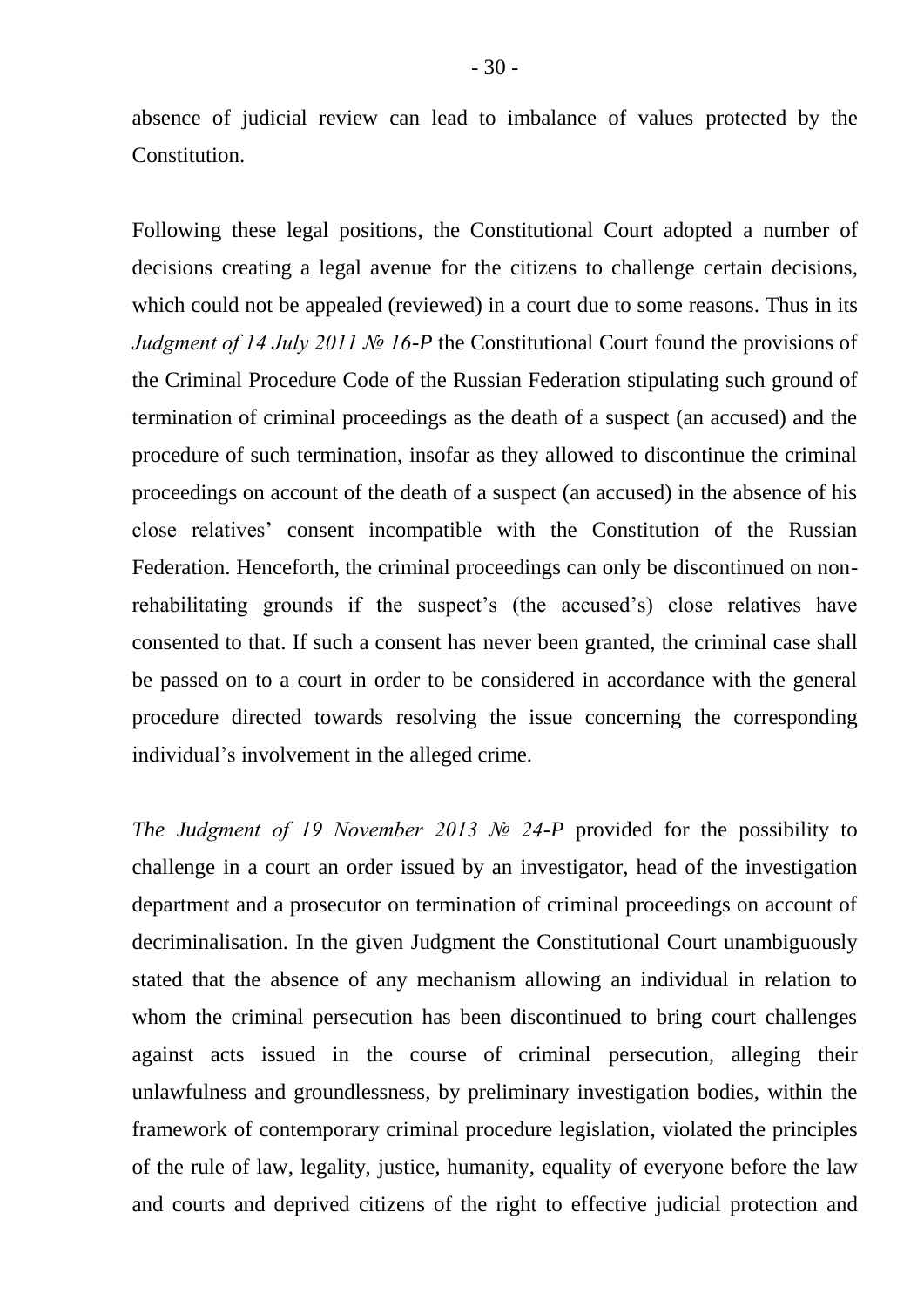also in an inadmissible manner infringed the right to protection of honour, dignity and reputation.

## *17. Has your Court developed case-law on other individual rights related to the rule of law?*

The principle of the rule of law in its European interpretation implies equality of everyone before the law and courts and a prohibition of discrimination stemming from the latter.

In *the Judgment of 25 February 2016 № 6-P* the Constitutional Court declared the norms of the Criminal Procedure Code, according to which women had in fact become deprived of the right to have their criminal cases considered by a jury, incompatible with the Constitution. It was stated, in particular, that within the framework of Russian criminal law regulation system as well as criminal procedure law regulation scheme there existed a differentiation of jurisdiction over criminal cases belonging to the same category depending on the possibility of imposition of severest type of sentence (which is a life imprisonment according to modern Russian constitutional regime of non-application of capital punishment). The mere differentiation of this kind is acceptable as far as it is used by the federal legislator for the purpose of realisation of such principles as humanity and justice in the sphere of corresponding legal relationships. However, in order to achieve this goal, federal legislator is obliged to comply with the principle of legal equality, stipulated, *inter alia*, in Article17 (part 3), Article 19 and Article 55 (part 3) of the Constitution of the Russian Federation, which guarantees the equal possibilities to exercise the right to judicial protection for men and women and, consequently, the parity as concerns the right to have the criminal case considered by a jury. The opposite solution, namely, granting the accused the right to have their criminal cases considered by a jury depending on the gender factor (to women or to men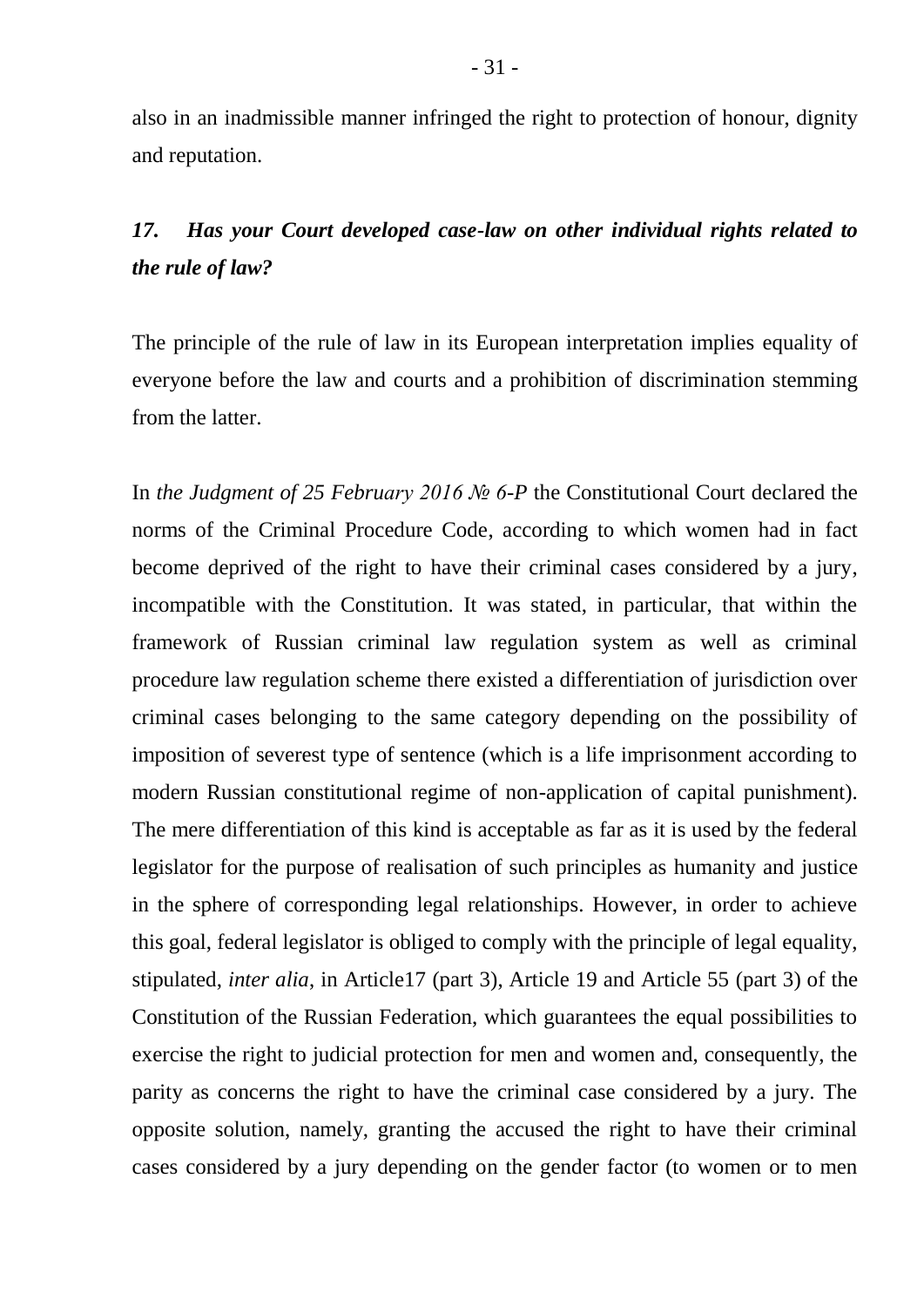only) would lead to violation of the constitutional guaranties of the right to judicial protection.

*18. Is the rule of law used as a general concept in the absence of specific fundamental rights or guarantees in the text of the Constitution in your country?*

The notion of the rule of law (in the absence of its textual explicit expression) has in fact been applied by the Constitutional Court while substantiating the inadmissibility of absolute (in the aspect of time and substance) bans in a number of decisions.

For example, in *the Judgment of the Constitutional Court of the Russian Federation of 10 October 2013 № 20-P* the challenged legal provisions were declared incompatible with the Constitution of the Russian Federation as constituting the grounds for the establishment of indefinite and undifferentiated limitation of passive electoral rights of Russian nationals sentenced to imprisonment for committing grave and (or) especially grave crimes.

The Constitutional Court of the Russian Federation has also been repeatedly formulating legal positions related to human and citizen personal rights, elaborating on and clarifying the substance of personal rights and freedoms, stipulated by the Constitution of the Russian Federation.

Clarifying *the Judgment of 2 February 1999 № 3-P* the Constitutional Court of the Russian Federation in *the Ruling of 19 November 2009 № 1344-O-P* reached a conclusion that on the complex moratorium on the death penalty currently in force in the Russian Federation which constituted a concretisation of the guaranties of the right to life, stipulated in the Constitution of the Russian Federation; persistent guaranties of the right not to be subjected to death penalty which had been shaped; formed legitimate constitutional and legal regime and the irreversible process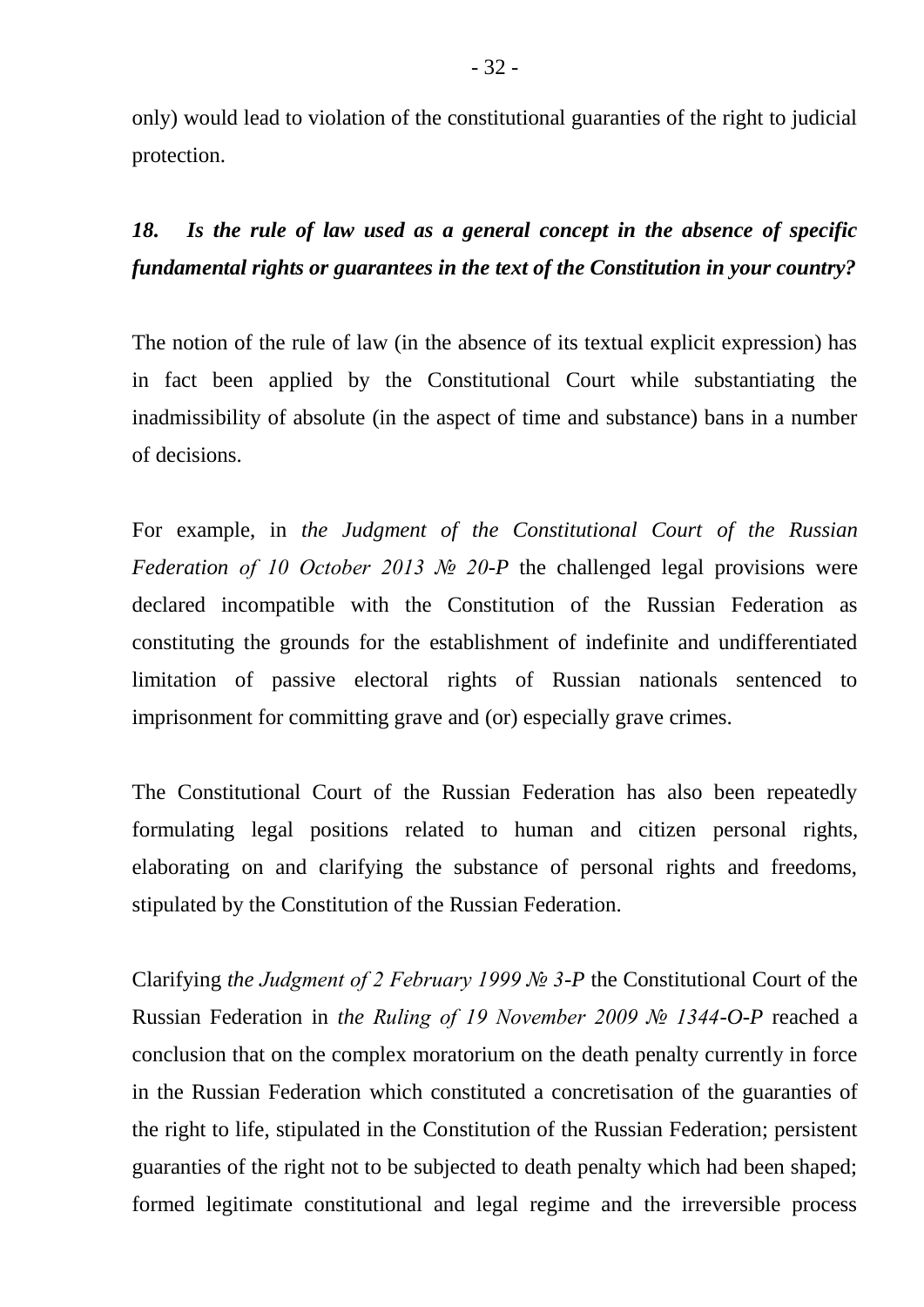directed towards at the abolition of death penalty, this is to say at the realisation of the goal, stipulated in the Article 20 (part 2) of the Constitution of the Russian Federation, which takes place within the framework of the mentioned regime in the light of the international legal tendency and the commitments assumed by the Russian Federation. In addition the Constitutional Court of the Russian Federation has reaffirmed that the introduction of trial by jury in the whole territory of the Russian Federation does not make it possible to apply the death penalty, *inter alia*, according to an accusatory sentence, issued on the basis of verdict of a jury.

The Constitutional Court of the Russian federation has also repeatedly worded legal positions on issues concerning protection of the constitutional right to human dignity. Securing the human dignity the state is not only obliged to abstain from exercising control over private life of an individual and from interfering in it, but also to establish such regime within the existing legal order, that would allow every individual to follow customs and traditions of his choosing – ethnic and religious ones. In particular, it has to ensure the respectful attitude to the memory of the deceased, this is to say to guarantee the possibility to expect the protection of an individual's personal rights even after his death and also the abstention from encroachments on these rights by state authorities, governmental officials and private persons (*Judgment of 28 July 2007 № 8-P*).

In a number of cases the Constitutional Court of the Russian Federation has defined the constitutional and legal meaning of certain concepts that proved to be in many respects crucial for the legal effect of constitutional rights and freedoms.

Thus, in particular, the Court established that the concept of "deprivation of liberty" in its constitutional and legal meaning has the autonomous significance consisting of the requirement of conformity with the lawfulness criteria in the context of Article 22 of the Constitution of the Russian Federation and Article 5 of the Convention on protection of human rights and fundamental freedoms of every